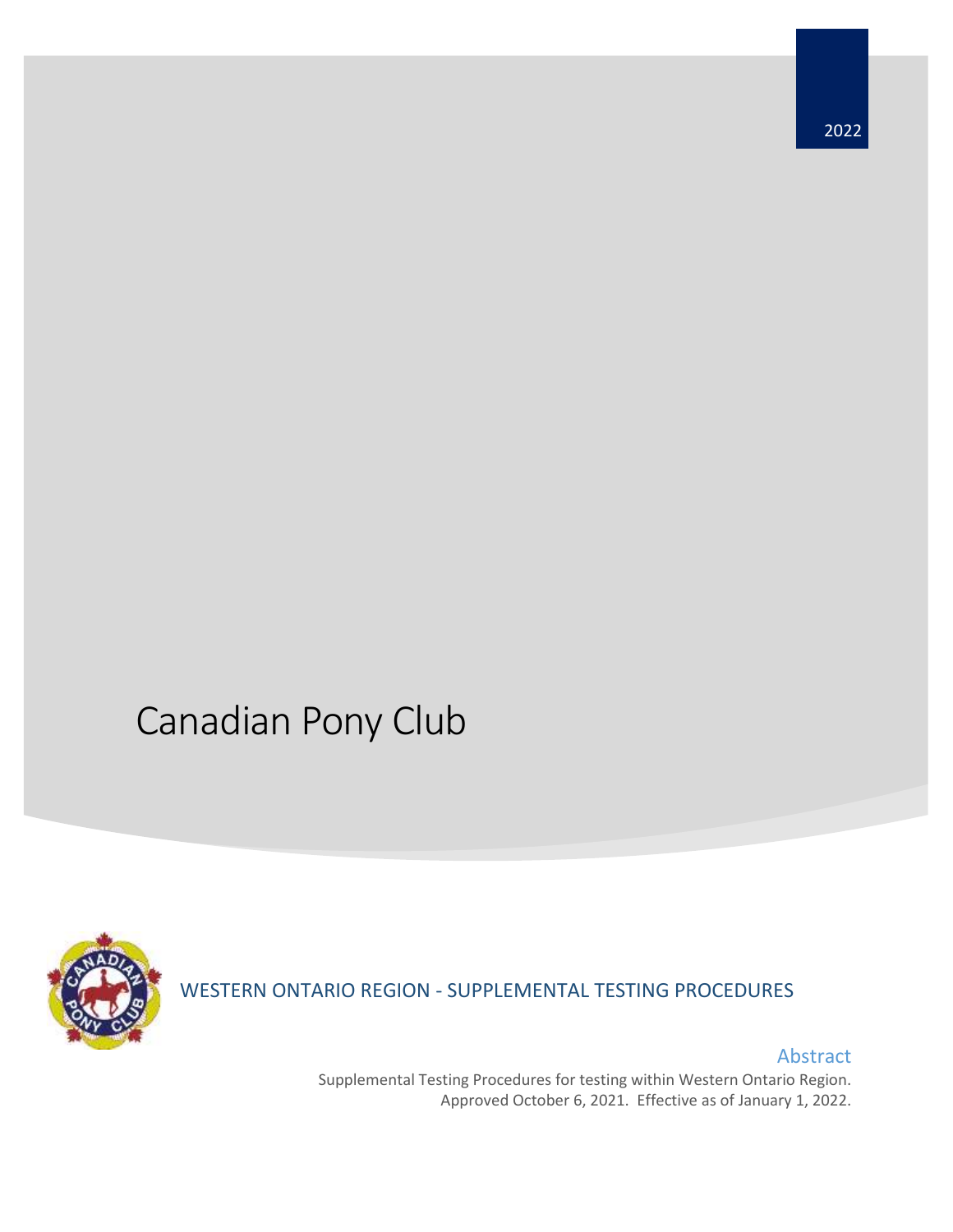

# **WESTERN ONTARIO REGION**

# $\overline{2}$

|                |                          | SUPPLEMENTAL TESTING PROCEDURES                                        | 2022          |
|----------------|--------------------------|------------------------------------------------------------------------|---------------|
|                | Loyalty                  | Character                                                              | Sportsmanship |
|                | <b>TABLE OF CONTENTS</b> |                                                                        |               |
| 1              |                          |                                                                        |               |
| $\overline{2}$ |                          |                                                                        |               |
|                |                          |                                                                        |               |
|                |                          |                                                                        |               |
|                |                          |                                                                        |               |
|                |                          |                                                                        |               |
|                |                          |                                                                        |               |
|                |                          |                                                                        |               |
|                |                          |                                                                        |               |
|                |                          |                                                                        |               |
|                |                          |                                                                        |               |
|                |                          |                                                                        |               |
| 3              |                          |                                                                        |               |
| 4              |                          |                                                                        |               |
| 5              |                          |                                                                        |               |
|                |                          |                                                                        |               |
|                |                          |                                                                        |               |
|                |                          |                                                                        |               |
|                |                          |                                                                        |               |
| 6              |                          |                                                                        |               |
|                |                          |                                                                        |               |
|                |                          |                                                                        |               |
|                |                          |                                                                        |               |
|                |                          |                                                                        |               |
|                |                          |                                                                        |               |
| 7              |                          |                                                                        |               |
| 8              |                          |                                                                        |               |
| 9              |                          | Recommended Procedure for Organizing Branch and Riding Centre Tests 13 |               |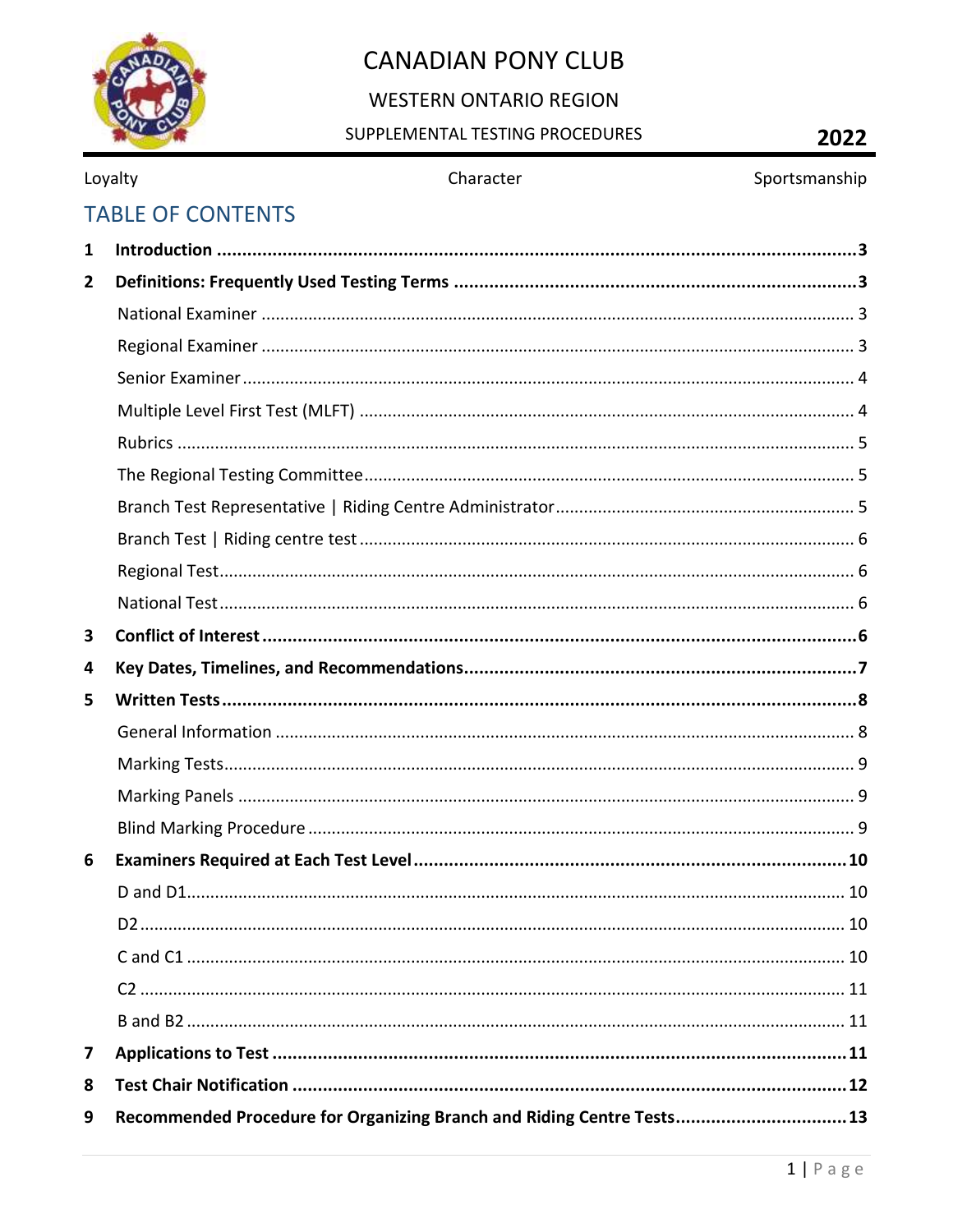

# **WESTERN ONTARIO REGION**

## SUPPLEMENTAL TESTING PROCEDURES

# 2022

| Loyalty | Character | Sportsmanship |
|---------|-----------|---------------|
|         |           |               |
|         |           |               |
|         |           |               |
|         |           |               |
|         |           |               |
|         |           |               |
|         |           |               |
|         |           |               |
|         |           |               |
|         |           |               |
|         |           |               |
|         |           |               |
|         |           |               |
|         |           |               |
|         |           |               |
|         |           |               |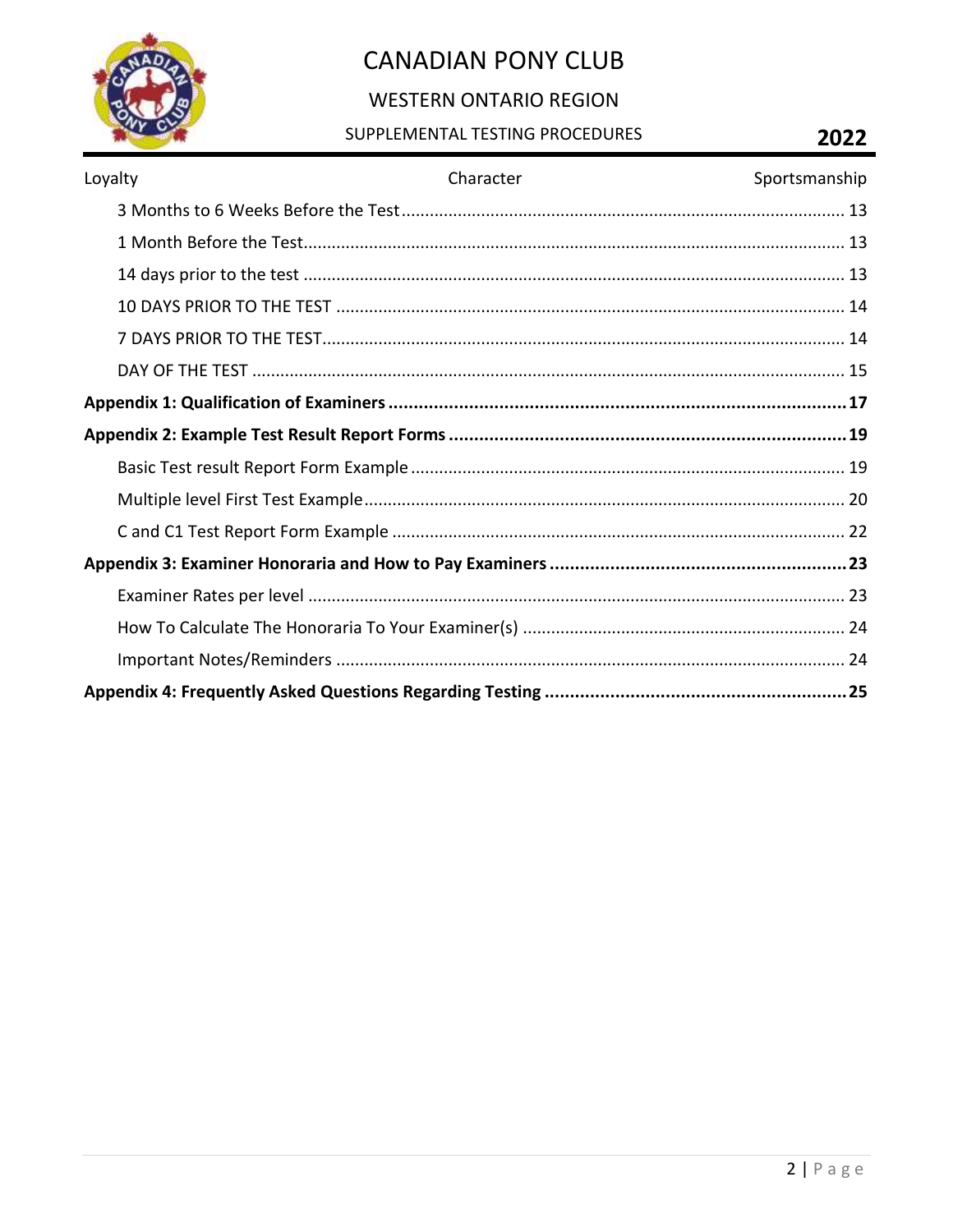

## WESTERN ONTARIO REGION

### SUPPLEMENTAL TESTING PROCEDURES **2022**

Loyalty **Character Character** Sportsmanship

# <span id="page-3-0"></span>**1 INTRODUCTION**

This document clarifies the processes and definitions by which the Western Ontario Region (WOR) will conduct Testing activities for test levels D through B2, in conjunction with the National Testing Procedures found in the following documents:

- Canadian Pony Club A/B Testing Procedures
- Canadian Pony Club A/B Testing Procedure Requirements for Examiners, Coaches and Candidates
- Canadian Pony Club C/D Testing Procedures
- Canadian Pony Club C/D Testing Procedure Requirements for Examiners, Coaches and Candidates, and
- The Multiple Level First Test (MLFT) Work Sheet (if applicable)
- D Level Testing Rubric WORPC

Additional guidelines, processes, and procedures outlined in this document in no way will replace or supersede any policy and procedure as covered in the above CPC documents.

# <span id="page-3-1"></span>**2 DEFINITIONS: FREQUENTLY USED TESTING TERMS**

# <span id="page-3-2"></span>NATIONAL EXAMINER

An examiner listed on the National Examiners List which is published by the CPC National Test Chair. An examiner on the National Examiners List may serve as an examiner for WOR tests. There are graded classifications of National Examiners on this list (Basic B, Regular B, Senior B, Basic A, Regular A, Senior A). National Examiners meet specific criteria of education, training and experience to be credentialed to serve as examiners at various designated levels at Branch, Regional and National tests (D to C2, B, B2, HA and RA).

# <span id="page-3-3"></span>REGIONAL EXAMINER

An individual who has been approved by the Regional Committee upon recommendation by the Regional Testing Working Committee to examine candidates to determine whether they meet the published criteria of a Canadian Pony Club test level (D to C2 levels as defined in the current Canadian Pony Club C/D Testing Procedures). An individual whose name appears on the Regional Examiners List is considered an approved Regional Examiner.

Regional Examiners may be active members (age 25 and under, and Horsemasters), alumni, or other appropriately experienced volunteers with an equestrian background as outlined in the CPC testing documents. Those under the age of 18 are required to work with an examiner 18 years of age or older. There are no Branch Examiners. While some Regional Examiners may primarily do testing within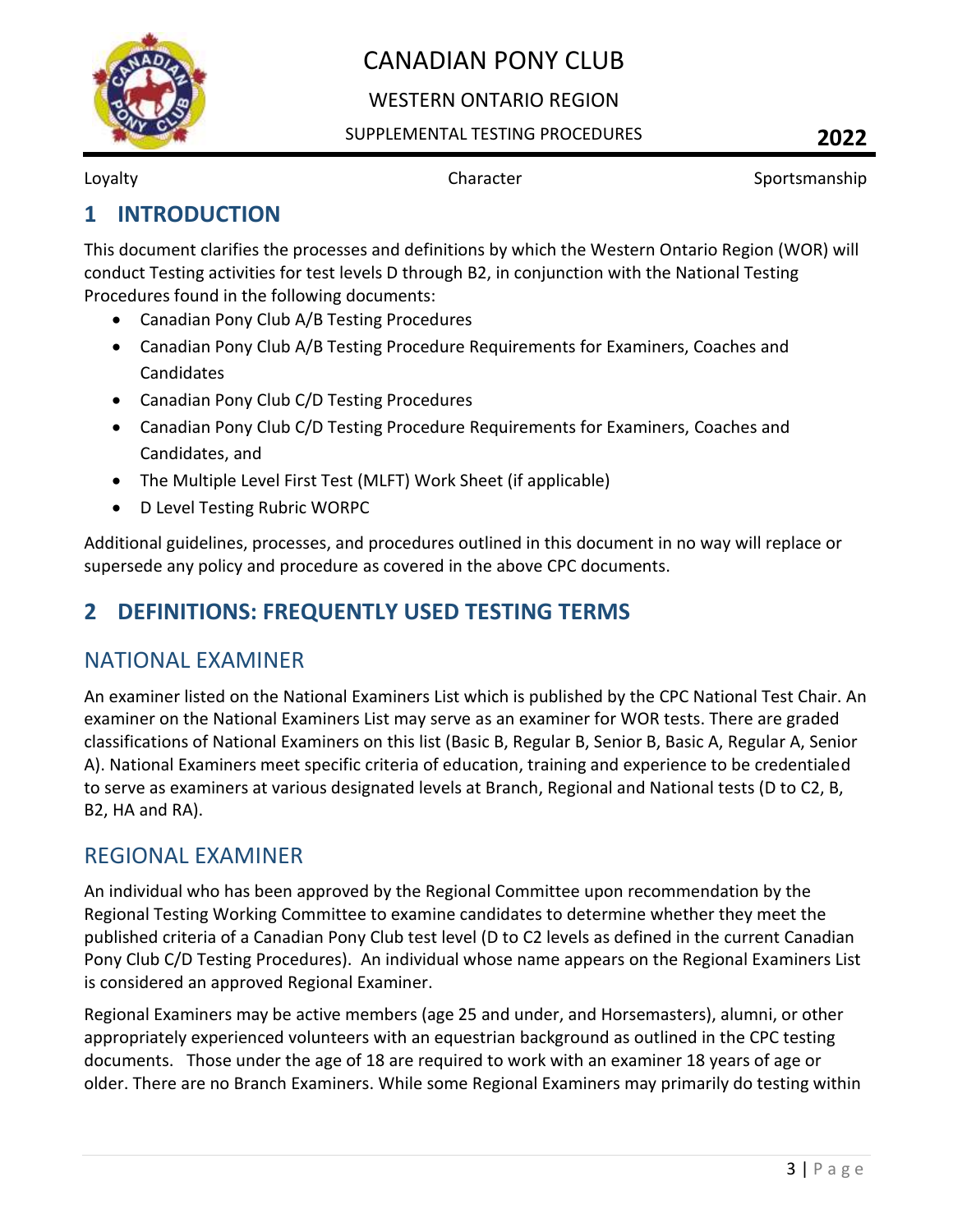

## WESTERN ONTARIO REGION

### SUPPLEMENTAL TESTING PROCEDURES **2022**

Loyalty **Sportsmanship** Character **Character** Sportsmanship

their home branch (i.e., testing D's), they must be listed on the Regional Examiners list in order to do so.

## <span id="page-4-0"></span>SENIOR EXAMINER

The Examiner responsible for the compliance with all standards and requirements of the level being tested, with safety being a prime consideration. This is by assignment at the discretion of the organizer of the test and must be confirmed to be accepted by the examiner well in advance.

The Senior Examiner:

- Sets the schedule for the test
- Is responsible for any modifications to the day necessary due to conditions (i.e. footing, weather, facility and equipment related items, etc.)
- Signs forms for that specific test as Senior Examiner
- Leads the presentation of results and the debrief to candidates in collaboration with other Examiners part of the test
- Pre-approves test questions and roles among panel members as necessary
- Has responsibility for requesting retirement of candidate due to horse unsoundness, safety issues or any other specified reason if necessary
- Has ultimate responsibility for decisions made regarding candidates and test conditions and outcomes

In tests which are conducted by a single examiner (e.g. D and D1 level tests), that Examiner fills the role of the Senior Examiner.

# <span id="page-4-1"></span>MULTIPLE LEVEL FIRST TEST (MLFT)

An option for a *new* member with previous equine experience who has never tested before (D1 up to C2) to challenge multiple test levels within one test. When organizing an MLFT, please work closely with the Regional Junior Test Chair who will recommend and approve an experienced examiner to oversee the testing. If you have more than one candidate challenging an MLFT, it is recommended to test them together in a single test. If you have one MLFT candidate, having them join a suitable test of three (or fewer) candidates is acceptable. This approach will provide them with a greater experience of testing, drawing on the support and camaraderie of their peers. Additional time, especially for the Stable Management Phase for the MLFT candidate(s) must be incorporated into the schedule. For a D2 MLFT, it is strongly recommended that two (2) examiners be used to aid in time management. Refer to CPC C/D Testing Procedures documents for additional details.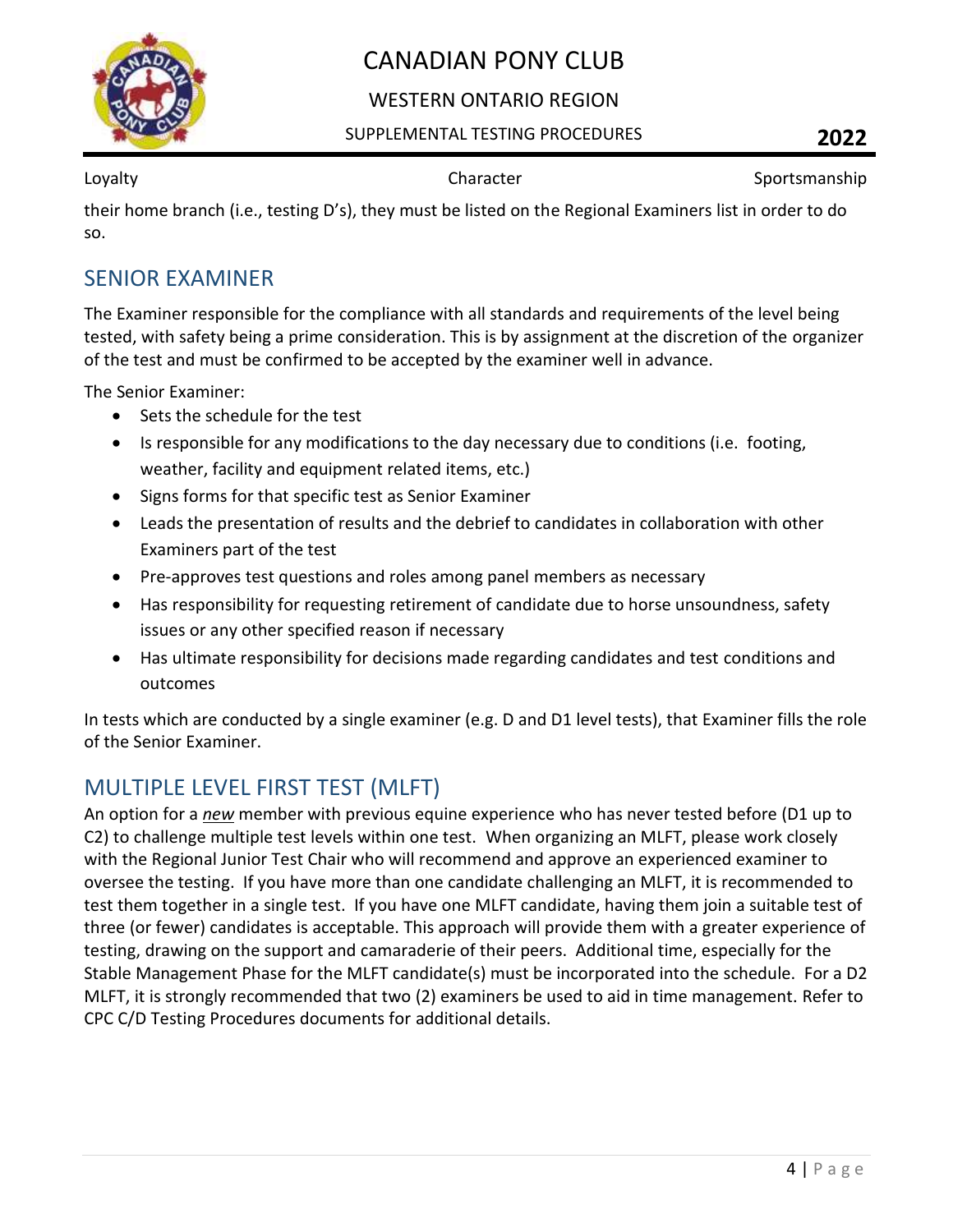

## WESTERN ONTARIO REGION

### SUPPLEMENTAL TESTING PROCEDURES **2022**

Loyalty **Sportsmanship** Character **Sportsmanship** Character Sportsmanship

# <span id="page-5-0"></span>RUBRICS

Rubrics are a scoring system used in assessment situations as a means to achieving standardized and transparent evaluation. Rubrics are widely used throughout varied education settings. They are a tool for both formative learning as well as a tool for the quality and process of the assessment. Rubrics are more than just a task and an indication there will be a grade. They provide a description of the evidence assessed in order to earn particular scores on the rubrics.

Western Ontario Region has developed rubrics working with our Examiners and other stakeholders to provide that visibility into the minds of the Examiners and how they score candidates demonstrating the learning outcomes and tasks under assessment. For example, we know that D candidates will be assessed on how they mount their horse, but what does it look like to earn a 6 or a 6.5, an 8 or a 10? What are the differences? These are described on the rubric sheets. This transparency will provide increased opportunity for candidate success, and help to keep all candidate assessment experiences consistent between examiners, particularly as we bring on new examiners to keep building the future of Pony Club.

All Regional Examiners are expected to utilize the rubrics published by the Region. There is no change to the national standards; the function of the rubrics is to clarify in detail the expectations at the levels. Candidates and coaches are highly encouraged to use the rubrics to prepare for successful testing.

# <span id="page-5-1"></span>THE REGIONAL TESTING COMMITTEE

A committee that assists and advises the Regional Test Chairs and takes on special assignments or areas of responsibility as assigned by the Regional Test Chairs. The Regional Testing Committee has the specific mandate of collecting and reviewing Examiner resumes, qualifications, documentation, test evaluation reports and examiner recommendations. The Regional Testing Committee recommends the status of all Regional Examiners and Examiner candidates to the Regional Committee for approval, and maintains the Regional Examiners list, overall supporting excellent testing experiences and opportunities for active members.

# <span id="page-5-2"></span>BRANCH TEST REPRESENTATIVE | RIDING CENTRE ADMINISTRATOR

The individual selected by a Branch or Riding Centre (RC) to represent the interests of their members in the process of testing, and to oversee and/or organize tests, maintain accurate Branch/RC test records and otherwise make sure that their Branch/RC members receive timely and appropriate opportunities to test. The Branch Test Rep and RC Administrator should work closely with the Regional Test Chair(s). These persons serve as a conduit for testing information flow through, from the Regional Test Chairs to their members and vice versa. It is imperative that the Regional Senior/Junior Test Chair receives and reviews your testing applications TWO WEEKS PRIOR TO being submitted to the examiners.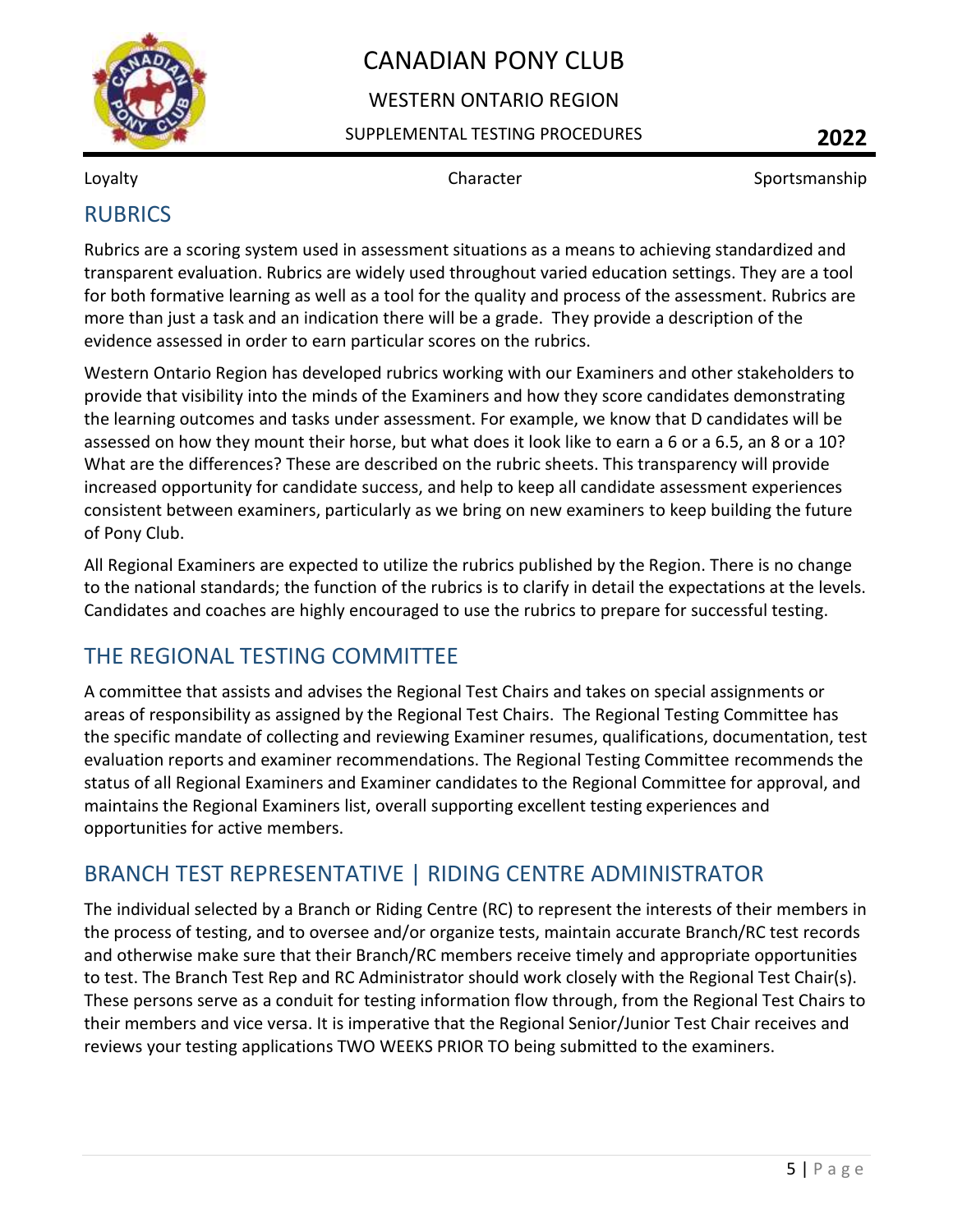

## WESTERN ONTARIO REGION

### SUPPLEMENTAL TESTING PROCEDURES **2022**

Loyalty **Sportsmanship** Character **Character** Sportsmanship

# <span id="page-6-0"></span>BRANCH TEST | RIDING CENTRE TEST

According to the Canadian Pony Club C/D Testing Procedures, Branches and RC's are authorized to organize and administer D to C2 level tests for candidates. Therefore, D to C2 level tests are Branch level Tests. Branches and RC's are encouraged to cooperate in organizing and running tests to provide testing opportunities to members of multiple Branches as appropriate.

# <span id="page-6-1"></span>REGIONAL TEST

According to Canadian Pony Club A/B Testing Procedures, Regions are authorized to organize and administer B and B2 level testing opportunities for their members. Therefore, B and B2 level tests are Regional Tests.

# <span id="page-6-2"></span>NATIONAL TEST

Any of the A level tests (SA, HA and RA) are organized and administered only by the National Test Chair. Thus, A level tests are National Tests.

# <span id="page-6-3"></span>**3 CONFLICT OF INTEREST**

In ALL activities within the Western Ontario Region, including testing activities, it is presumed that all parties involved will uphold the highest ethical standards and will scrupulously avoid any and all appearance of conflict of interest. Guidelines for ethically appropriate conduct include (but are not limited to) the following:

- If a candidate is the child of the Branch DC, Branch Test Rep, or RC Administrator then the signing authority for that member's testing paperwork should be delegated to a Branch/RC executive not related to the member.
- If a candidate is the child of an examiner, that examiner should not serve on the panel of a test their child is involved in.
- If a candidate is the student of an examiner, that examiner should not serve on the panel of a test their student is involved in.
- If a candidate rides a horse for a test that is owned by an examiner, the examiner who owns the mount should not serve on the panel of a test at which their horse is ridden.
- If a candidate is a child of the DC, Branch Test Representative, or RC Administrator in a Branch/RC test, or Regional Testing Chair in a Regional test, then oversight of any practical phase of a test for that member should be delegated to a competent independent authority.

If you are unsure if there is an ethical issue with a situation, that is a good sign that it should have discussion. Please reach out to the Regional Test Chairs for any assistance you may need in ensuring ethical and fair outcomes/situations.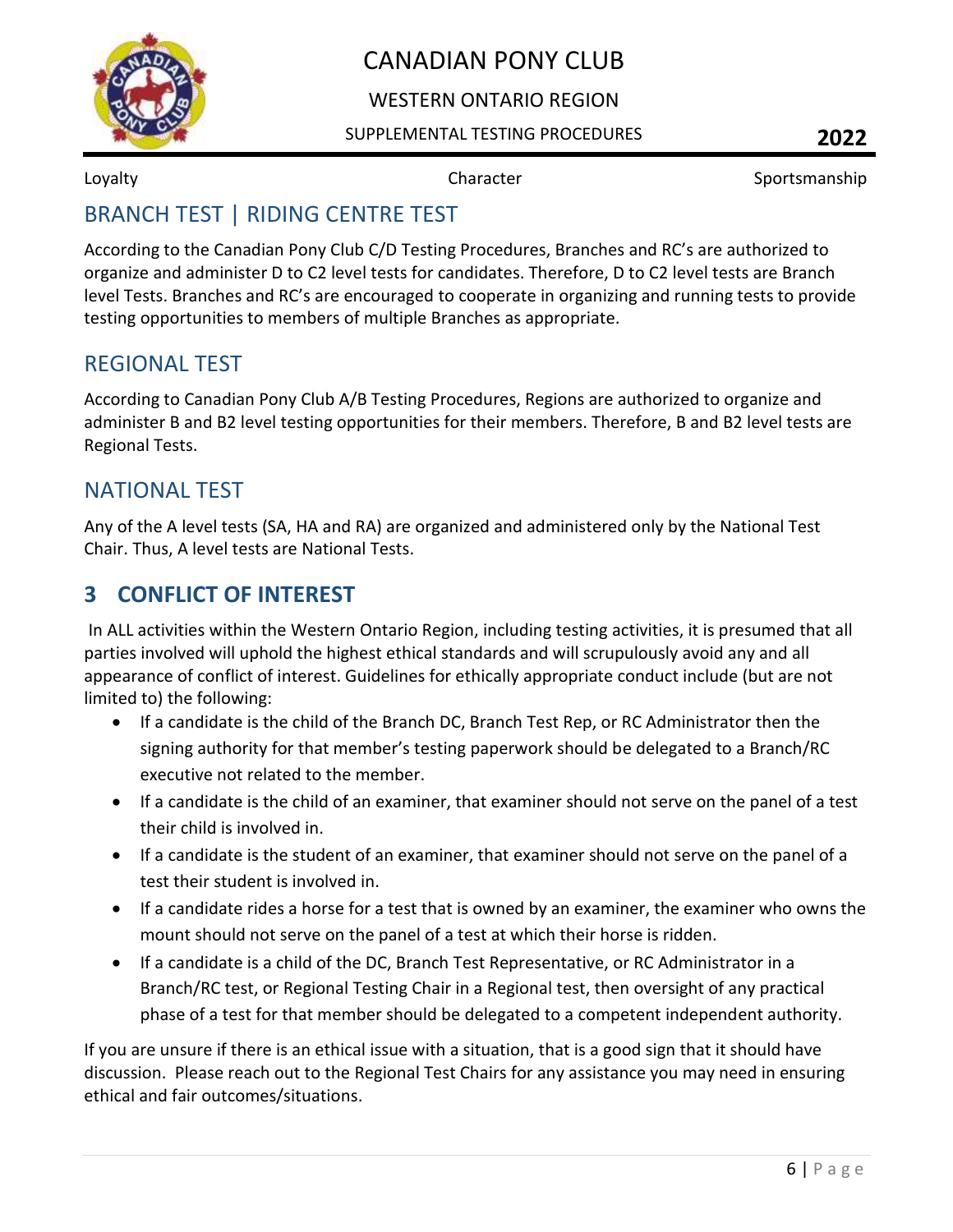

## WESTERN ONTARIO REGION

SUPPLEMENTAL TESTING PROCEDURES **2022**

Loyalty **Sportsmanship** Character **Sportsmanship** Character Sportsmanship

# <span id="page-7-0"></span>**4 KEY DATES, TIMELINES, AND RECOMMENDATIONS**

### *PLEASE NOTE: This calendar should be modified to fit the needs, circumstances and membership of your own Branch.*

**January/February:** Talk with your members. Encourage and record testing goals for the year if not done already. Discuss with the Regional Testing and Education Chairs, as well as nearby Reps from other clubs if assistance is needed to help your members reach their goals. Education and testing goals should inform Branch/RC planning for education and testing and are best done as early as possible. Branch Reps/RC Administrator (or designate) attend Regional Testing Workshop/Training. The list of current examiners for the calendar year will be submitted for approval to the Regional Committee, and posted on the WOR website after approval. Examiners may continue to be approved throughout the year at the discretion of the Regional Testing Committee and with approval of the region. Continue substantive Branch/RC education efforts and plan joint sessions with other Branches to develop relationships among members thus sharing and maximizing resources. Encourage and support qualified members to attend Examiner Clinics when they are held. Think about hosting one for your members. Plan Spring tests and get commitments from candidates, examiners, venues as soon as possible. Communicate with other Branches to combine resources and fill open slots in planned test(s). B, B2 candidates to complete and submit B Application to Test.

**March/April/May:** Continue education program and studying for Quiz and testing. Scheduling the written tests soon after Quiz is recommended. Mark written tests and return to members. If you need support, partner with another Branch/RC and/or call upon the Regional Test Chairs for help locating marking support. Schedule re-writes of written tests as needed. Plan to hold Testing Preparation Clinics or Mock Tests for your members (dependent upon weather and footing available in your area). Regional Senior written tests administered. Continue holding tests as per your schedule.

Begin D testing for members as ground and facility conditions allow as per your schedule. Consider holding Testing Prep/Mock tests for members in advance and partner with other Branches as needed for efficiency and cost effectiveness. D1 testing and higher may be held if footing adequate for outdoor activities.

**June:** Provide all new E's (age 7 prior to January 1<sup>st</sup> of the current year) opportunity to be tested to D level by 3rd week of June. This timing gives the Membership Chair time to record their status in the membership database before their first Regional competition. Likewise, all IMGE candidates to be tested to at least D2 on same timeline. Continue holding D to C2 tests as planned. B and B2 candidates to attend Regional Mandatory Evaluation.

**July-August:** Majority of Pony Club Regional competitions, Branch activities, and camps held. Testing as needed.

**September-December:** Regional Senior written tests administered as needed (may be scheduled as deemed appropriate throughout year) by the Regional Senior Test Chair. Further Branch testing as needed. With the need for outdoor jumping venues for D1 and above for the full Traditional Stream, it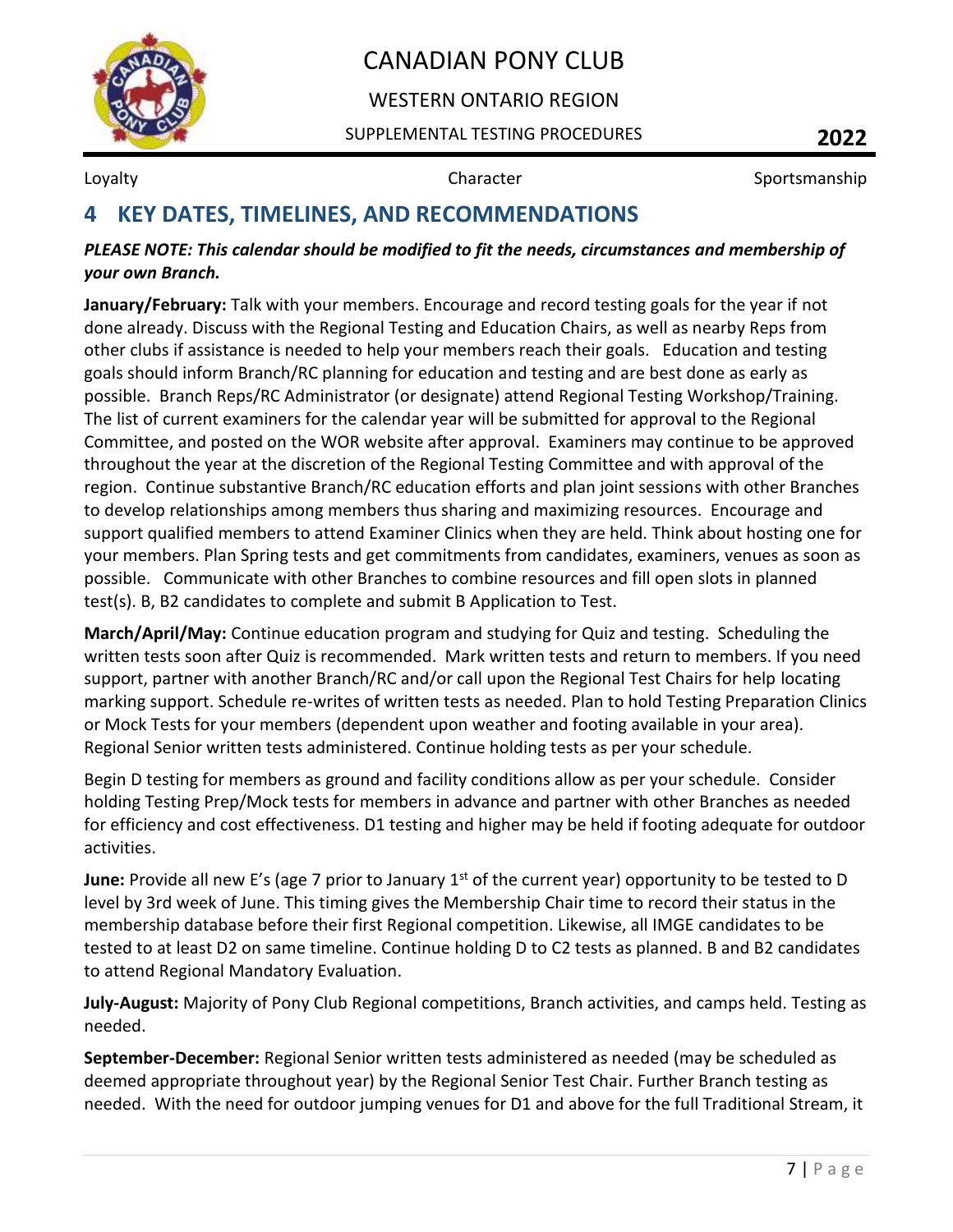

## WESTERN ONTARIO REGION

### SUPPLEMENTAL TESTING PROCEDURES **2022**

Loyalty **Sportsmanship** Character **Sportsmanship** 

is recommended to plan final tests for the year no later than the end of October (earlier is better). Regardless of time of year, if conditions are unsafe or unsuitable on the day, portions requiring outdoor facilities will not be run, and not allow for a full test to be conducted.

**October**: Testing workshop organized by the Regional Senior/Junior Test Chair.

For members that have not completed two tests in the current year, it is strongly recommended that branches/RC's consider stable management testing to continue to advance their member in the testing streams and get ahead for further testing next year.

All paperwork due to Regional Test Chair by 3rd week of October for preparation of Regional Testing Report to National. If further testing is expected before December 31st, ensure the Regional Junior and Senior Test Chairs are aware of the upcoming examinations. Regional Test Chairs will confirm with all Branch Test Reps/RC Administrators and DC's that there is agreement that at the end of October all testing levels for members are showing correct in the report from National. Records of testing for October/November due to Regional Test Chair and Membership Chair ahead of the WOR AGM.

# <span id="page-8-0"></span>**5 WRITTEN TESTS**

# <span id="page-8-1"></span>GENERAL INFORMATION

It is required of all candidates for testing that they write and "meet standard" (achieve a mark of 65% correct responses) on a Nationally standardized written test for the level they wish to challenge before they are able to proceed to their practical phases: Stable Management and Riding. These tests are developed and distributed to the Region by the National Testing Chair, generally in the Spring and Fall. The Regional C/D Test Chair will send these tests to the Branch Test Reps once new written tests are available.

Written tests are administered within the Branch for all levels D-C1. Please consult the Test Chair regarding the administration of C2 written tests. Administration of written tests for B through B2 is handled by the Region. Please coordinate closely, and well in advance for members with goals of writing these tests that are at the senior (C2 through B2) levels. The A written tests are managed by National via the Regional Senior Test Chair and are traditionally held in early January. Applications for A written testing are due in October of the preceding year.

Ideally, written tests should be completed at least 6 weeks prior to undertaking the practical test. **Written tests at D to C2 are good until the end of the next calendar year from the date the candidate completes the test. For example, a candidate who writes and meets standard (65% or higher) on the written portion of the test anytime in the current year has until December 31st of the following year to successfully complete the Stable Management (SM) phase for that level. Once the SM for the level is attained, there is no time limit on the undertaking of the riding phase for that level.** If for some reason they should not test within that time window there is no penalty. At worst they are better prepared when they do proceed again.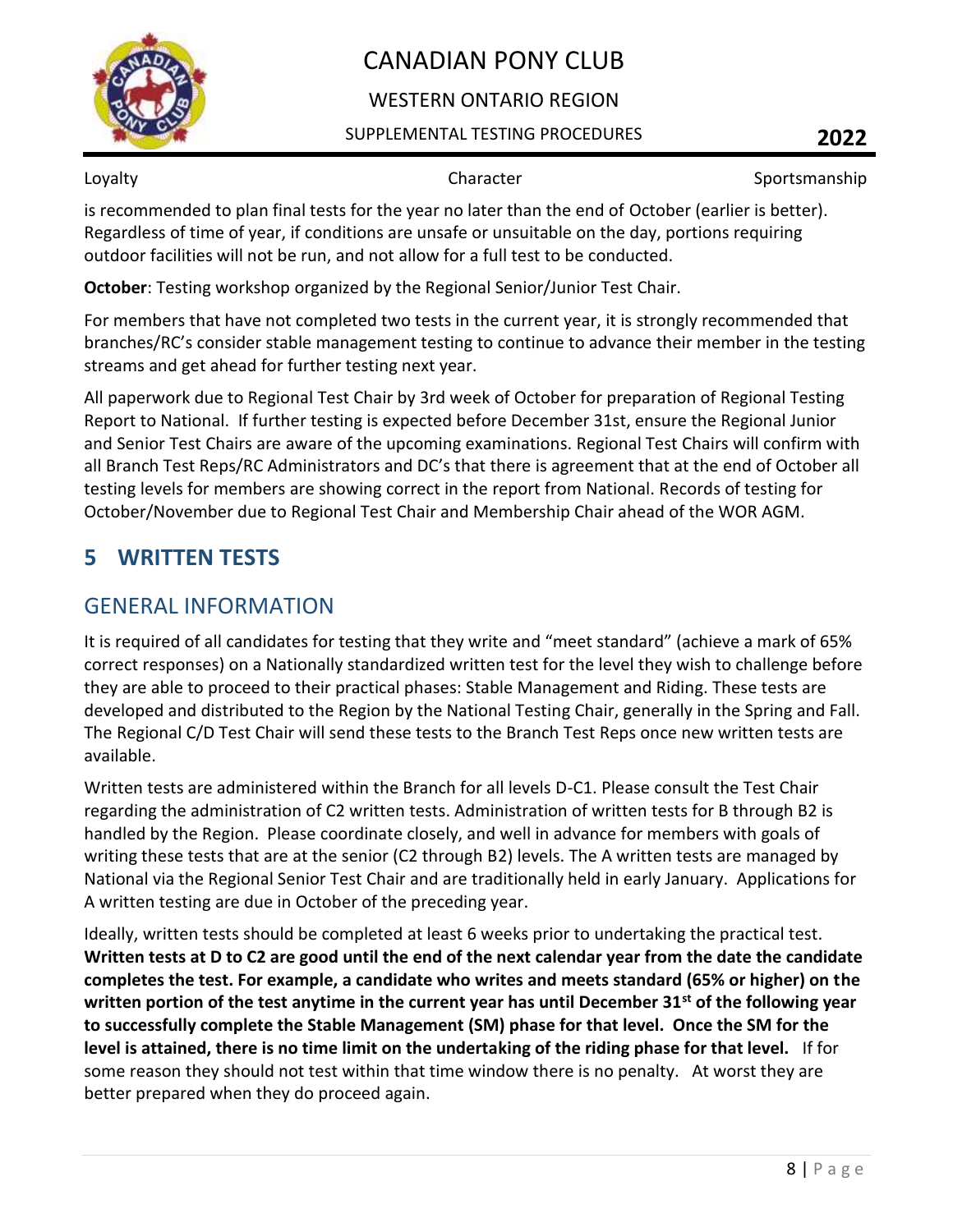

## WESTERN ONTARIO REGION

### SUPPLEMENTAL TESTING PROCEDURES **2022**

Loyalty **Sportsmanship** Character **Sportsmanship** 

With the above in mind it is advised to do written tests at the time the candidate is most prepared, which for most members is in the early spring after winter educational sessions and preparation for Regional Quiz competition. It is best to encourage your members to write even if they are unsure of their plans for the practical phases. Branch Test Reps are asked to STRONGLY promote this as it works well for success and building momentum for testing, and gets the work of written tests done in the typically less busy times of the year.

Regional level written tests are typically done in early spring. If needed, based on numbers and interest, a second opportunity to write could be arranged (e.g., in the fall). Please keep in contact with the Regional Test Chairs regarding interest in writing C2 to B2 level examinations. Particularly at the higher levels, there are strict deadlines and advanced notice required (i.e., the fall of the year prior). If you have a member or potential member who is interested in pursuing their A levels (SA, HA, RA), connect them with the Regional Senior Test Chair at the earliest opportunity.

# <span id="page-9-0"></span>MARKING TESTS

The written tests are administered and marked within the Branch/RC for all test levels D to C1. The marking of these tests is left to the discretion of the Branch/RC leadership. It is suggested that the marking of C and higher tests be done by a panel of independent examiners (can be from outside the Branch) unless the logistics, expense or lack of available examiner resources makes using a panel untenable or impractical for the Branch/RC.

Branch/RC leadership may choose any Pony Club volunteer they feel is qualified to mark the written tests from the D to C1 levels. For the C2 level written test marking, consult the Senior Test Chair. See below for B and B2 tests.

# <span id="page-9-1"></span>MARKING PANELS

At C2, B and B2 levels, written examinations are marked by a panel of independent Examiners. This requirement is optional for all other tests with a strong recommendation to use a panel for C to C1 if possible. For the purposes of this document, a 'Panel of Independent Examiners' is defined as the participation of more than one examiner in the independent marking of a given test. Subsequent to the completion of the individual marking by each examiner serving on the panel, all marks will be tabulated, and when needed, discussed by the panel in conference to determine consensus for each mark. That final mark shall be compared to the Nationally dictated criterion for 'Meets Standard' of 65% correct responses. Rewrites for any unsuccessful tests at any level follow the national policies. Branch/RC Test Reps are to contact the Regional Test Chair(s) for advice should this situation arise.

# <span id="page-9-2"></span>BLIND MARKING PROCEDURE

For Regional level written tests all test papers are to be evaluated and marked blindly. Branch level tests may use this system at their discretion. 'Blind marking' is a system to reduce unconscious bias in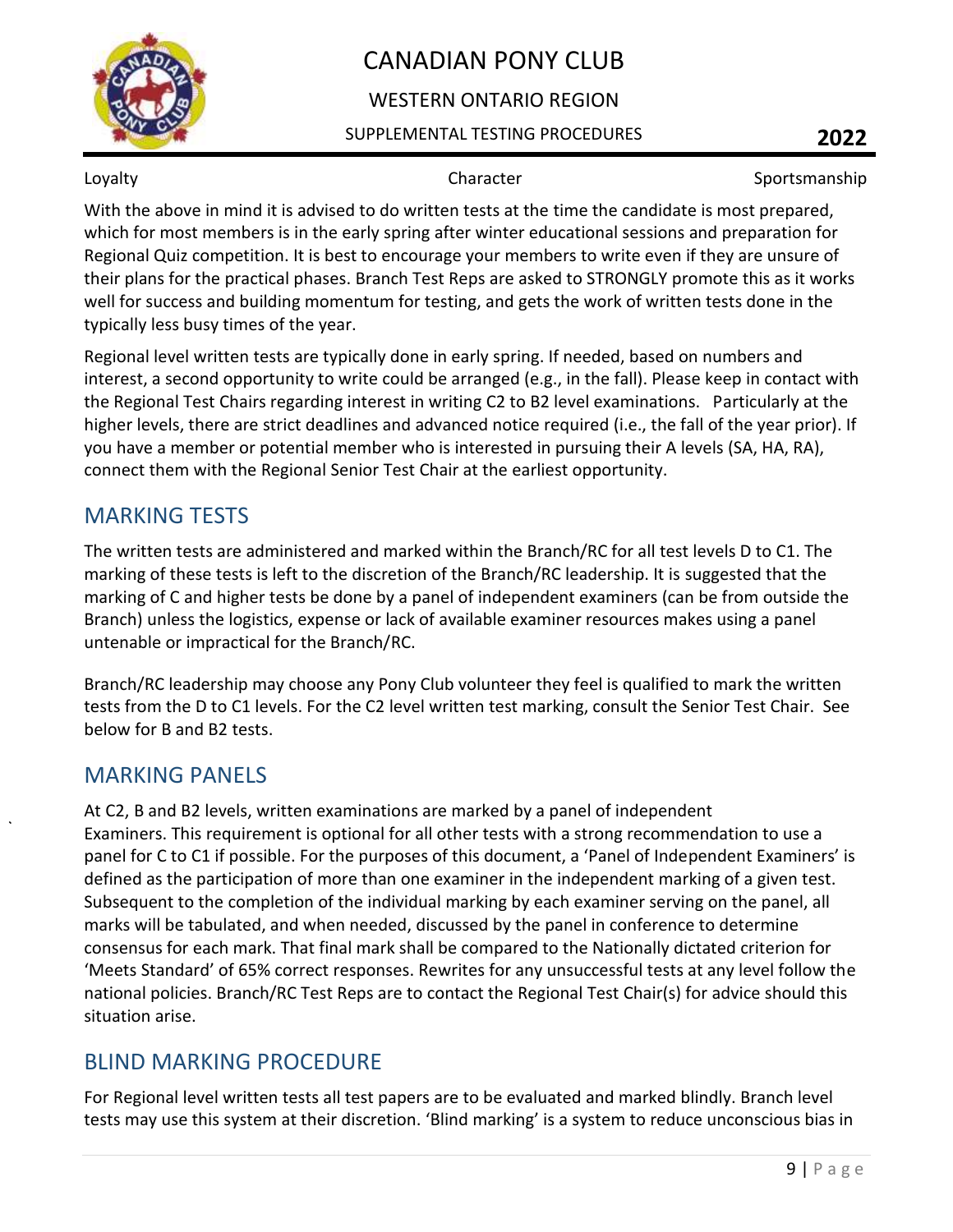

## WESTERN ONTARIO REGION

### SUPPLEMENTAL TESTING PROCEDURES **2022**

Loyalty **Sportsmanship** Character **Sportsmanship** Character Sportsmanship

marking in which the candidates' name does not appear on the test paper. A randomly drawn numerical designator is used on each page for identification purposes. Use of this simple but established technique goes a long way in eliminating unconscious bias or perception of bias in the marking of written tests.

In practice, you will need a bag, a sealable envelope and as many slips of paper as you have candidates writing (plus 1 extra). Number the slips of paper (1 number per slip of paper), fold them in half and place in bag. Ask candidates to draw a number from the bag and without showing it to anyone write their names on the back and place it in an envelope. When all candidates have drawn and all slips of paper have been placed in the envelope, seal the envelope. Candidates then use their randomly drawn number for identification on each page of their written responses. After the conclusion of the marking and panel discussion, and only AFTER final marks are agreed upon, does the envelope get opened to reveal the identity of each candidate writing.

# <span id="page-10-0"></span>**6 EXAMINERS REQUIRED AT EACH TEST LEVEL**

# <span id="page-10-1"></span>D AND D1

At D and D1 levels, tests are run under the authority of a single examiner selected from those listed as currently qualified on Regional Examiners List (must be 18 years or older).

Branches and RC's are encouraged to use qualified Examiners from their own branch to run the tests at these levels provided they do not instruct the candidates. It is encouraged that up and coming youth examiners from the Regional Examiner List who wish to broaden their testing experience be offered the opportunity to serve as assistants at these D and D1 level tests.

# <span id="page-10-2"></span>D2

At the D2 level, the use of a panel of independent examiners, to be drawn from the current Regional Examiners list is strongly advised but is not mandatory for both the riding and stable management phases. For D2 and up, the Senior Examiner and/or the majority of the panel must come from outside the branch.

The only exception to the rule that the D2 examiner may not be from the Branch occurs in the case of remote Branches/RC's. A remote Branch/RC is defined as any branch or RC whose location requires over 4 hours of travel time (one way) for the nearest available examiner not affiliated with the Branch/RC. In such a geographical situation, it is permissible for D2 tests to be conducted by an examiner from the candidates' home Branch/RC.

# <span id="page-10-3"></span>C AND C1

C and C1 level practical tests, i.e., the riding and stable management phases, are conducted at the Branch/RC level under the authority of the designated Senior Examiner with the assistance of an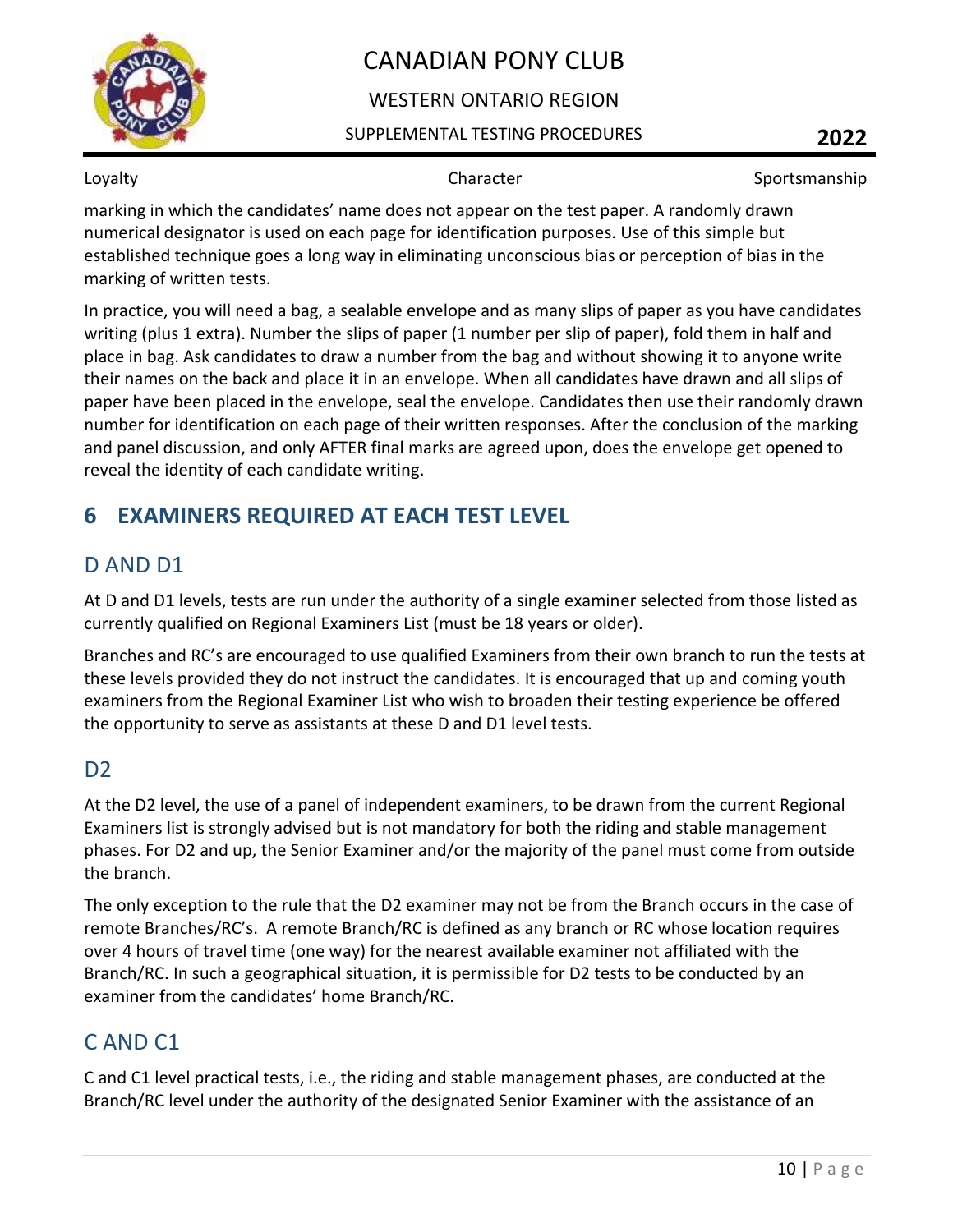

## WESTERN ONTARIO REGION

### SUPPLEMENTAL TESTING PROCEDURES **2022**

Loyalty **Sportsmanship** Character **Sportsmanship** 

additional examiner, thus forming a panel of independent examiners. It is strongly recommended that less experienced examiners seeking to further their experience and testing education be encouraged to join established panels as assisting examiners in order to enable our Regional body of examiners to continue to grow and develop.

# <span id="page-11-0"></span> $C<sub>2</sub>$

C2 level practical tests will be conducted by a panel of independent examiners which must contain at least 1 'B' National Examiner (or above), as listed on the current National Examiners List (not to be confused with B level Pony Club member), in addition to at least one other Regional examiner. It is not mandatory that the National Examiner fill the role of Senior Examiner. It is again strongly encouraged that younger, upcoming examiners be encouraged to assist and participate in C2 test panels.

# <span id="page-11-1"></span>B AND B2

It is preferred whenever possible within the Region, for B and B2 tests, that at least one member of the examining panels be used as a continuing examiner at various tests. All B and B2 tests shall be conducted by a panel of three (3) approved National Examiners.

Minimum Requirements:

- For a B Testing Panel of four (4) or less candidates, one Senior B Examiner, one Regular B Examiner, and one Basic B Examiner.
- For a B2 Testing Panel of four (4) or less candidates, one Regular A or Basic A Examiner, one Senior B Examiner and one Regular B Examiner.

If there are more than 4 candidates, at least one other B Examiner of any classification should be added to the panel.

*NOTE: the region (Senior Test Chair) is required to submit all examiner panels C2 and above to the National Test Chair for her/his input and review.*

# <span id="page-11-2"></span>**7 APPLICATIONS TO TEST**

Branch/RC Test Reps are to provide each candidate with the appropriate Test Application Form approximately 1 month prior to the date of the test. The applications may be provided to the candidate in physical printed form, or most commonly, in digital form as a PDF file. Applications are available on the CPC website, under Documents, under Testing (secure site). There are separate application forms for D, C, and B level candidates. Before sending the correct Test Application Form to the candidate, the Test Rep is to complete Part I of the form (suggest a minimum of 10 days prior to the test date). It is encouraged that the candidate complete Part II (Candidate Information) and Part III (Test Level).

Part IV (Recommendation of the Candidate's Instructor), with the Instructors' signature affixed, attests to the candidate's suitability to undertake the test level being challenged. It is the responsibility of the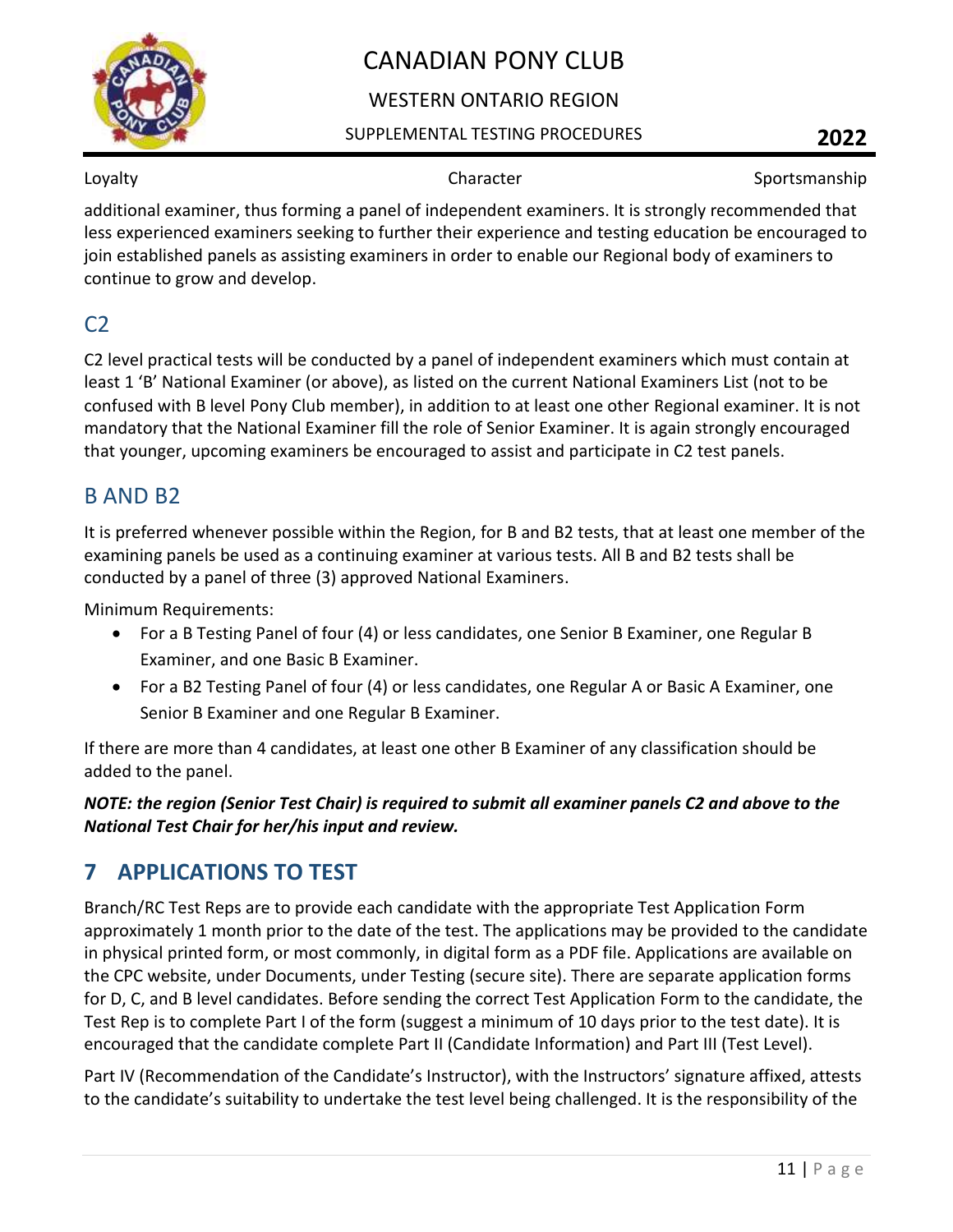

## WESTERN ONTARIO REGION

### SUPPLEMENTAL TESTING PROCEDURES **2022**

Loyalty **Sportsmanship** Character **Sportsmanship** 

candidate's instructor to recommend the candidate for the test level, and to speak to the candidate's ability and suitability for the test. Therefore, the candidate shall provide the instructor with a copy of the current C/D or A/B Test Procedures and Requirements for Examiners, Coaches and Candidates to provide the basis for the instructor's informed recommendation. If you are unable to access these documents on the National website please reach out to your Regional Senior/Junior Test Chair or to the Regional Examiner Administrator. [worjuniortestchair@ponyclub.ca,](mailto:worjuniortestchair@ponyclub.ca) [worseniortestchair@ponyclub.ca,](mailto:worseniortestchair@ponyclub.ca) [worexamineradmin@ponyclub.ca](mailto:worexamineradmin@ponyclub.ca)

Part V (Parent / Guardian Agreement with the Canadian Pony Club) must be completed and signed and dated by the candidate and the candidate's parent or guardian (for candidates under the age of 18) for the application to be valid. The completed application is then signed and dated by the Branch/RC Test rep or DC prior to submission to the Regional Junior/Senior Test Chair.

Part VI (Recommendations of Candidate's District Commissioner (DC) / RC Administrator) is for the purpose of confirming the candidate's good standing with his/her home Branch or Riding Centre. The DC or Riding Centre Administrator confirms that (i) the candidate has submitted a membership form with a signed risk form, (ii) confirms the candidate holds a current Ontario Equestrian (OE) membership (otherwise referred to as the Provincial/Territorial Sport Organization (PTSO) number), and (iii) attest that the candidate has paid his/her required membership fees and has attended at least 60% of the Branch's/RC's mandatory education sessions (or equivalent for senior members). The DC or Riding Centre Administrator signature affirms the candidate's good standing with the Branch/Riding Centre. In the case of the DC who is also the parent of a candidate, the ADC would then act as Branch signatory for that candidate.

The Test Application Forms are to be forwarded to the Senior Examiner at least 1 week before the test (via the Regional Junior/Senior Test Chair). The final signature and date affixed to the complete Test Application Form is that of the Senior Examiner *on the day of* the practical test signifying that it has been reviewed by the examiner(s) testing the candidate.

For these forms see [https://canadianponyclub.org/documents/programs/testing.](https://canadianponyclub.org/documents/programs/testing) The Test Application Form and Intention to Test Form for SA, HA and RA candidates are available by contacting your Regional Senior (A/B) Test Chair for more information.

# <span id="page-12-0"></span>**8 TEST CHAIR NOTIFICATION**

**No later than** two weeks prior to the scheduled test, the Branch/Riding Centre Test Rep *must* inform the Regional Junior/Senior Test Chair of the test by submitting electronically (email) the candidates' completed signed Applications to Test and include the names of the confirmed examiner(s). The Regional Test Chair (for Regional Tests) or Junior Test Chair (for D to C2 Branch level tests) will then forward all completed Applications to Test to the Senior Examiner.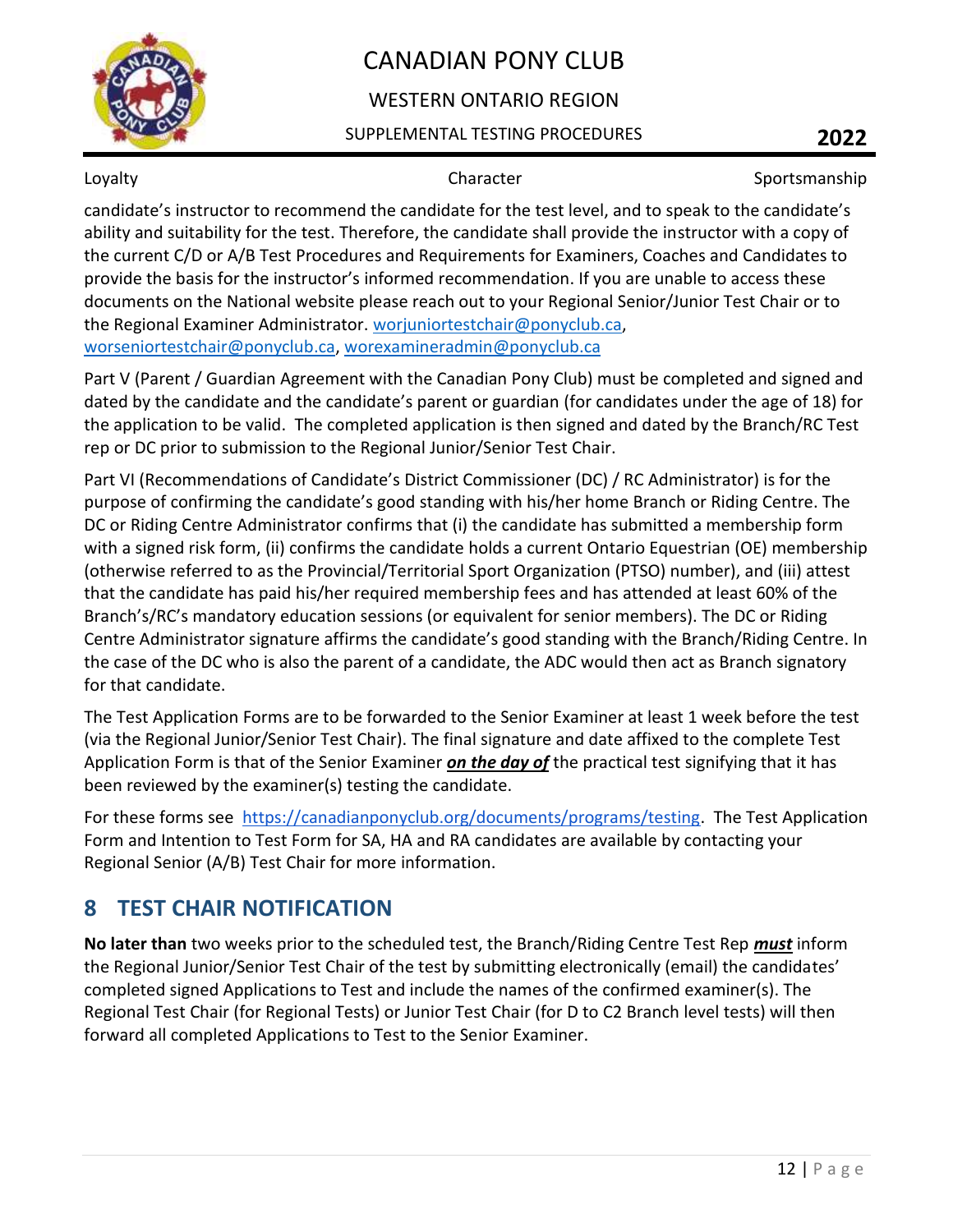

## WESTERN ONTARIO REGION

SUPPLEMENTAL TESTING PROCEDURES **2022**

Loyalty **Sportsmanship** Character **Character** Sportsmanship

# <span id="page-13-0"></span>**9 RECOMMENDED PROCEDURE FOR ORGANIZING BRANCH AND RIDING CENTRE TESTS**

# <span id="page-13-1"></span>3 MONTHS TO 6 WEEKS BEFORE THE TEST

- 1. Determine numbers and levels of candidates seeking to test (you should have this info from your vision casting activities early in the year).
- 2. Consider collecting a non-refundable deposit from candidates requesting testing in the upcoming test being organized. Deposits to be refunded only in cases of illness or horse unsoundness/injury upon documentation from physician or veterinarian.
- 3. Select target date and two alternate dates in consultation with candidates/parents/Branch/RC leadership.
- 4. Using target and alternate dates, secure commitment from Senior Examiner and panel members (as needed).
- 5. Select venue suitable to level(s) being tested:
	- a. Adequate footing and space for dressage ring
	- b. Adequate stadium jumps and footing
	- c. Adequate number, heights and types of XC obstacles and terrain.
- 6. Develop your BUDGET for your test. This procedure is fully discussed in Appendix 1: How to Prepare a Budget for a Test. **If you follow these guidelines in developing your budget, you should eliminate guesswork in setting candidate fees and end up with a balanced budget for each test.**

Opportunities for our Active Members and Examiners in Training, including examiners needing Assist credits to move up in their examiner status are an integral part of growing our regional testing resources. As such, is it imperative that the test organizer work closely with the Regional Test Chair(s). Therefore, ALWAYS advertise your upcoming test(s) to the Region and recruit members from other Branches to fill any available slots in the test. Spaces that are unfilled in any test are a regrettable waste of opportunity and resources.

# <span id="page-13-2"></span>1 MONTH BEFORE THE TEST

- 1. Send out Test Application Form to each candidate, with Part I completed.
- 2. Send out Examiner Contract(s) to your confirmed examiner(s).

# <span id="page-13-3"></span>14 DAYS PRIOR TO THE TEST

1. Send all Applications to Test and Examiner information to the Regional Junior or Senior Test Chair.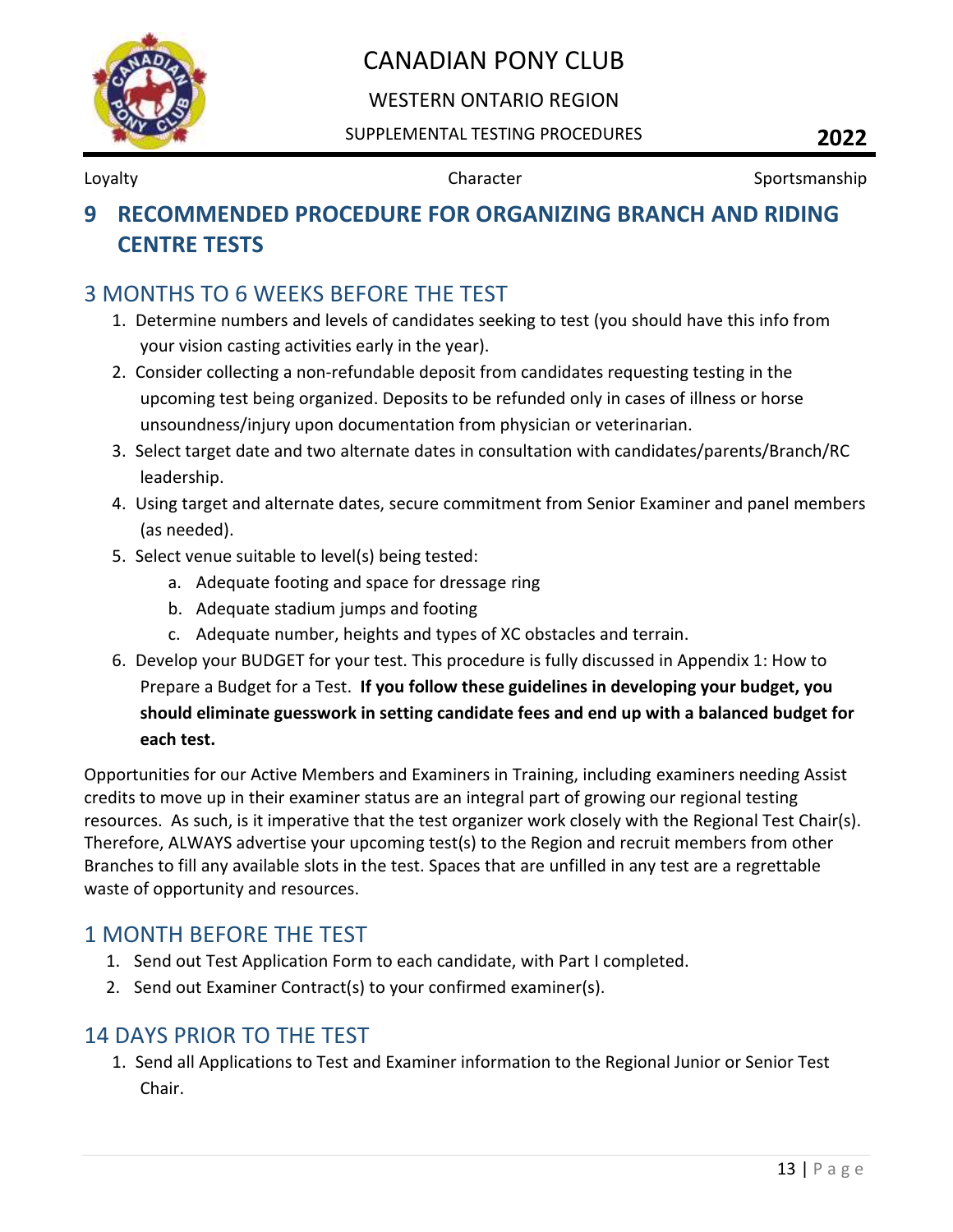

## WESTERN ONTARIO REGION

### SUPPLEMENTAL TESTING PROCEDURES **2022**

Loyalty **Sportsmanship** Character **Character** Sportsmanship

# <span id="page-14-0"></span>10 DAYS PRIOR TO THE TEST

- 1. Collect completed, signed Test Application Forms from each candidate.
- 2. Re-confirm arrangements with examiners and host venue.

# <span id="page-14-1"></span>7 DAYS PRIOR TO THE TEST

- 1. Organize food and drink for Examiners.
- 2. Organize volunteers for ring crew/horse handlers for course walks.
- 3. Organize/appoint a "treasurer" to collect fees and handle payments on day of test (test rep may do this him/herself).
- 4. As soon as the Senior Examiner provides it, but no later than 2 days prior to the test day, send out the schedule for the test day to all parties involved: venue, examiners, candidates, volunteers, DC and ADC.
- 5. Discuss truck and trailer parking and liability waivers with venue management and develop plan. Send out parking plan and liability waivers with a draft test schedule to all participants and examiners.
- 6. Remind candidates to bring their CPC Passports, crest and pin to the evaluation.
- 7. Ensure that you have enough copies of necessary paperwork for the test day:
	- a. Examiners Worksheet(s): 1 per examiner per level
	- b. Flat Ride Sheet(s) (D2 and above): 1 per examiner and reader/caller per level
	- c. Individual Record Sheets: 1 set of 3 forms per candidate
		- i. Cover sheet
		- ii. Stable management sheet
		- iii. Riding sheet
	- d. Branch Test Reps Test Evaluation Form
	- e. Examiners Test Evaluation Form
	- f. Mileage forms (1 per examiner)
	- g. Thank you notes to give to examiners
- 8. Have available at the test:
	- a. Extra clipboards, pens, calculator, white-out, Kleenex, First Aid Kit, water.
	- b. If you have three candidates riding similar mounts (e.g., three plain bays) consider having candidates wear coloured pinnies or identifying helmet covers for the day. Your examiners will thank you.

### *NOTE: ALWAYS have extras of all paperwork, and have white out available for examiners.*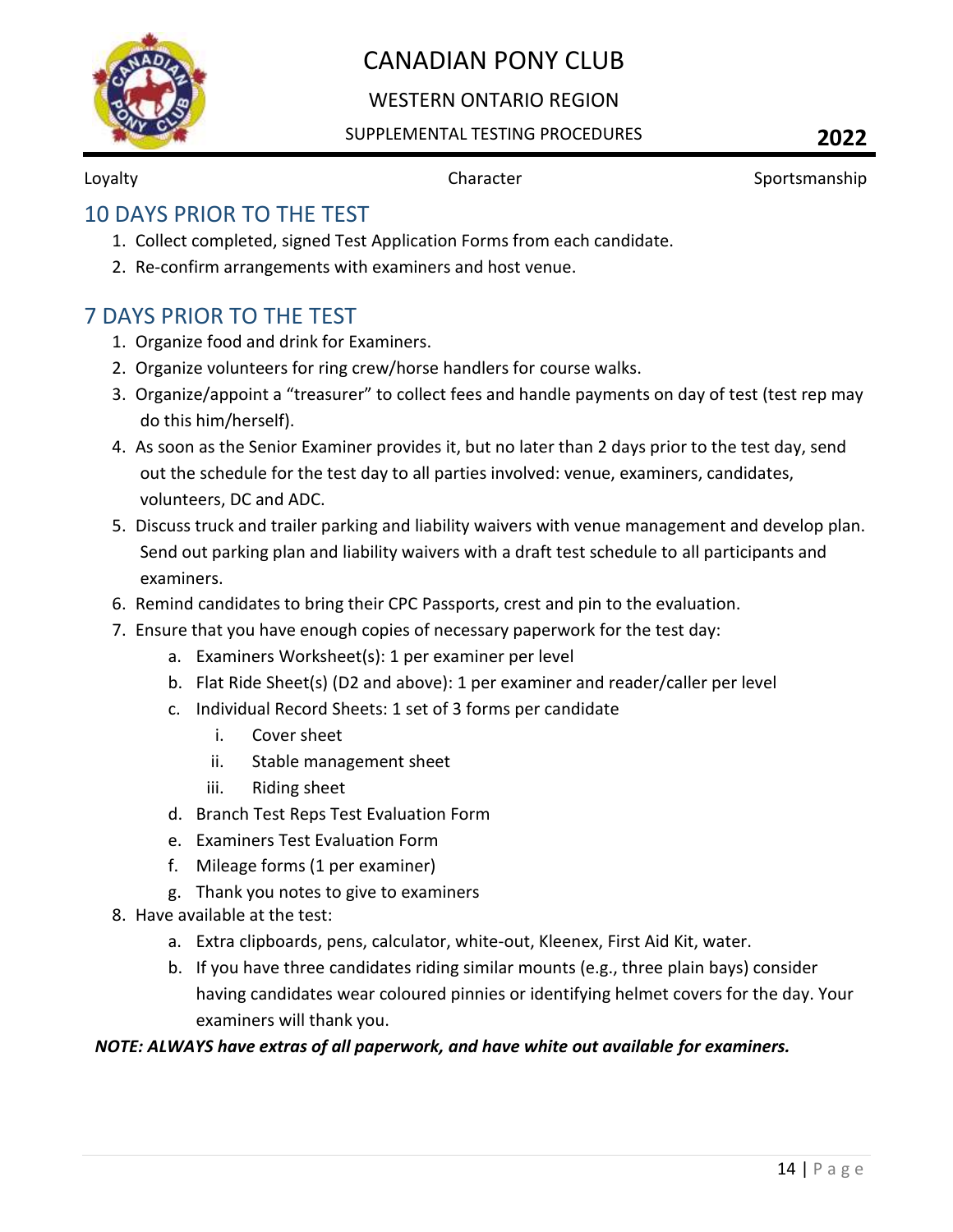

## WESTERN ONTARIO REGION

### SUPPLEMENTAL TESTING PROCEDURES **2022**

Loyalty **Sportsmanship** Character **Character** Sportsmanship

# <span id="page-15-0"></span>DAY OF THE TEST

- 1. Arrive 1 to 1 ½ hours early to set up venue according to Senior Examiner's instructions/diagram. Make sure you receive the Senior Examiner's instructions before the day of the test. If circumstances allow, setting up the day before is even better (still leave time to fix any issues or unexpected changes that occur on site).
- 2. Greet the Examiners who will also be arriving early to check set up and measure/confirm distances.
- 3. See that candidates' test fees are collected if not already done so.
- 4. See that liability waivers are signed and collected (if needed), if not already done.
- 5. Assist examiners in getting test started ON TIME. Marshall candidates to designated area.
- 6. Keep examiners supplied with whatever is needed as test progresses and don't forget to supply refreshments throughout the day.
- 7. Observe entire test. Make notes if/when appropriate to aid your recollection of the day.
- 8. Provide quiet, private area for examiners to conference, discuss, develop marks and comments, and complete paperwork. This will also be the meeting space for the Senior Examiner (and panel members when appropriate) to debrief, discuss, and present feedback and results to each candidate.
- 9. **SCAN or DIGITALLY PHOTOGRAPH** (with camera on cell phone) EACH page of the Individual Record Sheets for each candidate and retain the scans/digital photos for your test records **BEFORE GIVING THE SHEETS TO THE CANDIDATE.**
- 10. Hand out disks (when appropriate), return signed passports and congratulate successful candidates; provide support for candidates who did not meet standard in any phase of the test.
- 11. Organize and supervise cleanup of venue before candidates depart. Leave no manure or other debris behind.
- 12. Complete Test Evaluation Form Branch Test Rep (CPC form).
- 13. Remind Examiner(s) to submit their Test Evaluation Form Examiners (CPC form) directly to the Regional Senior/Junior Test Chair.
- 14. Collect completed mileage forms from each Examiner.
- 15. Pay and thank Examiners.
- 16. Complete the Test Result Report Form(s) (CPC form) for the appropriate level(s) along with forms collected in steps 12 through 14. You will find these on the CPC website, under Documents/Programs/Testing. You will need the password provided by your DC to access them.
- 17. Email completed forms to the Junior C/D Test Chair [\(worjuniortestchair@ponyclub.ca\)](mailto:worjuniortestchair@ponyclub.ca), and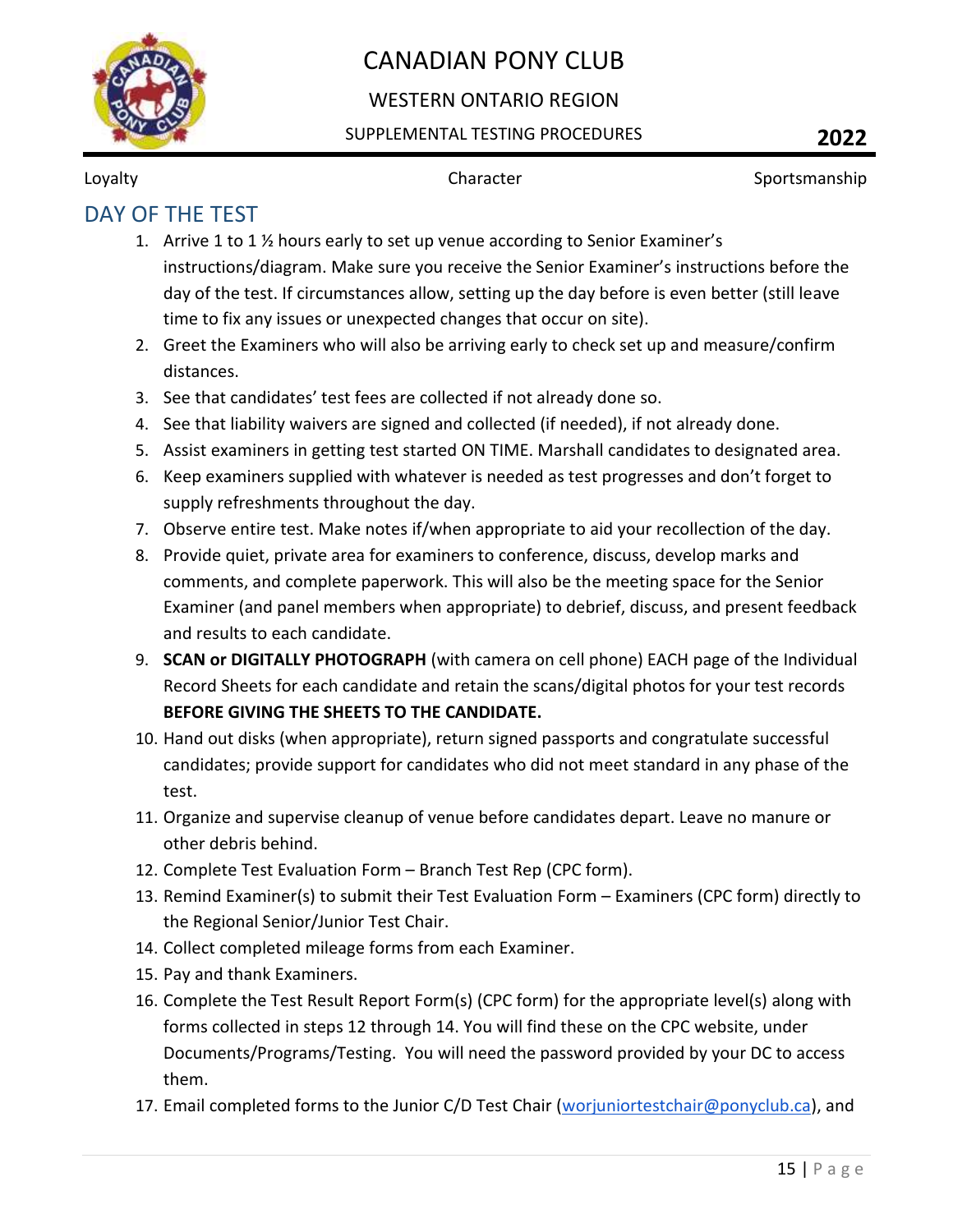

## WESTERN ONTARIO REGION

### SUPPLEMENTAL TESTING PROCEDURES **2022**

Loyalty **Sportsmanship** Character **Sportsmanship** Character Sportsmanship

Regional Membership Chair [\(wormembershipchair@ponyclub.ca\)](mailto:wormembershipchair@ponyclub.ca).

In addition, for C2, B, B2 tests, the Test Result Report Form is sent to the Regional Senior Test Chair [\(worseniortestchair@ponyclub.ca\)](mailto:worseniortestchair@ponyclub.ca), the Regional Membership Chair [\(wormembership@ponyclub.ca\)](mailto:wormembership@ponyclub.ca) and the National Test Chair (via the Regional Senior Test Chair).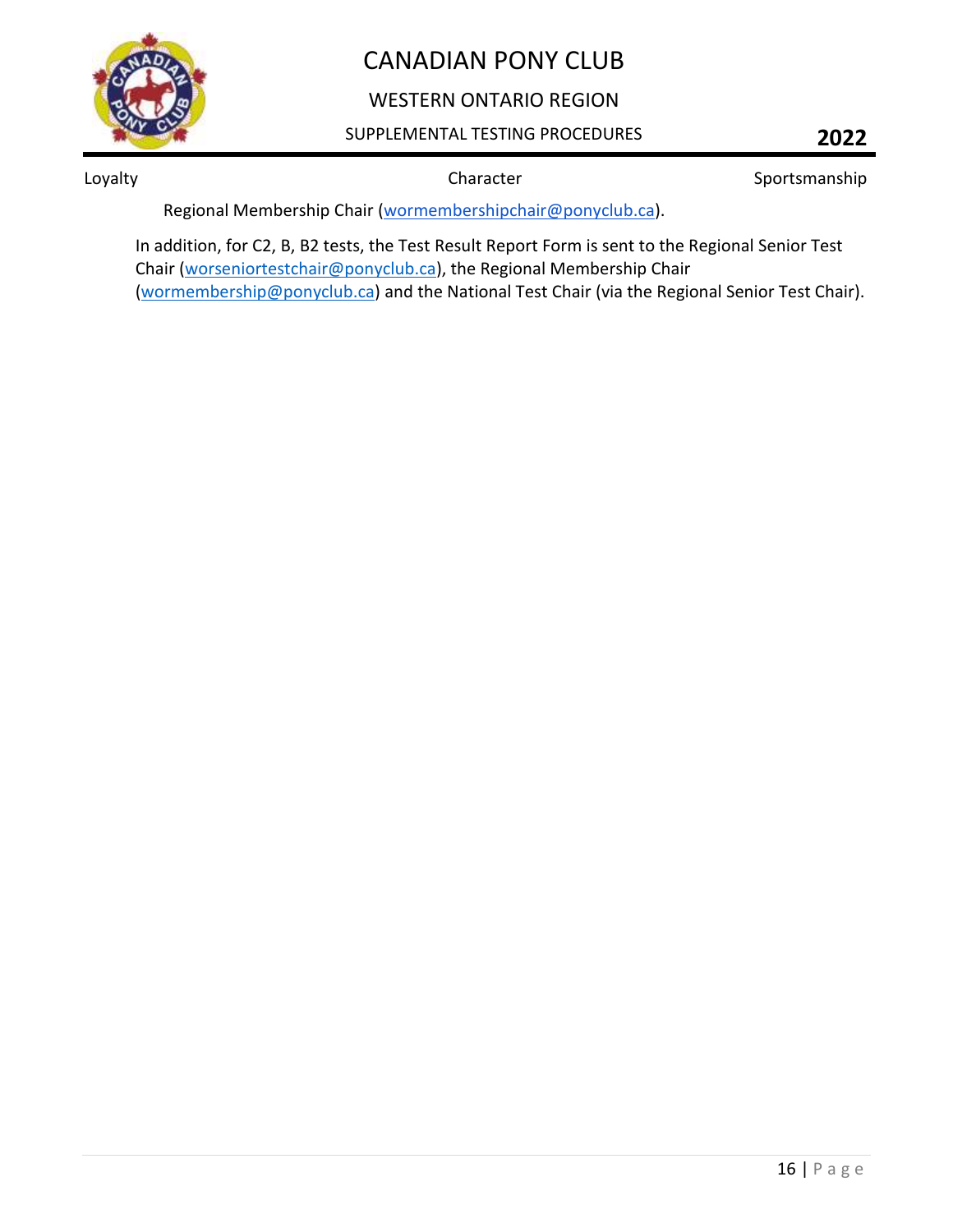

## WESTERN ONTARIO REGION

### SUPPLEMENTAL TESTING PROCEDURES **2022**

Loyalty **Sportsmanship** Character **Character** Sportsmanship

# <span id="page-17-0"></span>**Appendix 1: Qualification of Examiners**

First and foremost, all examiners must demonstrate adequate people skills such as empathy, tact and diplomacy, ability to work in a group setting, punctuality, and organizational skills.

Those entrusted with the responsibility of examining our Western Ontario Region candidates must model behaviour consistent with the highest ideals of the CPC motto "Loyalty, Character, Sportsmanship" at all times.

### **General guidelines for all prospective Examiners:**

- All new Examiners must apply to the Regional Testing Committee,
- After review of an application, and the acceptance of the individual by the Regional Testing Committee (RTC), the RTC will make a motion at the next Regional meeting to approve their examiner status.

## **Initial qualifying as an Examiner, and the decision at what level to credential to test at, is based on these criteria:**

- Suitability of personal characteristics as assessed by the RTC
- In WOR, the minimum age is 14 for D to D2, 15 for C, 16 for C1 (see below, Restrictions for Active Members). Note: those under 18 may only test with another Examiner aged 18 or older.
- Pony Club level achieved (current, or past in the case of alumni/graduate) as well as any Equestrian Canada coaching program certifications (Instructor, Competition Coach, Competition Coach Specialist, or High-Performance Coach).
- Overall equestrian experience including involvement with Pony Club related coaching/training/assisting.

### **All Regional Examiners and Examiners in Training are expected to:**

- Complete an Examiner's application and submit to the RTC.
- Hold a current Standard First-Aid Certificate (C2 and above, or 18+ years old).
- Be a member in good standing with Ontario Equestrian (OE).
- Attend Examiner workshops as offered through the region (Initially and then update every 3 years or as provided by the Region).
- Maintain accurate records of tests that they participate in.
- Annually complete and submit to the Regional Examiner Administrator an Annual Examiner Update Activity form (provided on the website). Complete training/updating as requested by the Regional Testing Working Committee, for purposes of supporting new and upgrading Examiners.
- Provide mentorship to new examiners and youth members wishing to become examiners.
- Be prepared to give sufficient time to Pony Club to warrant their appointment.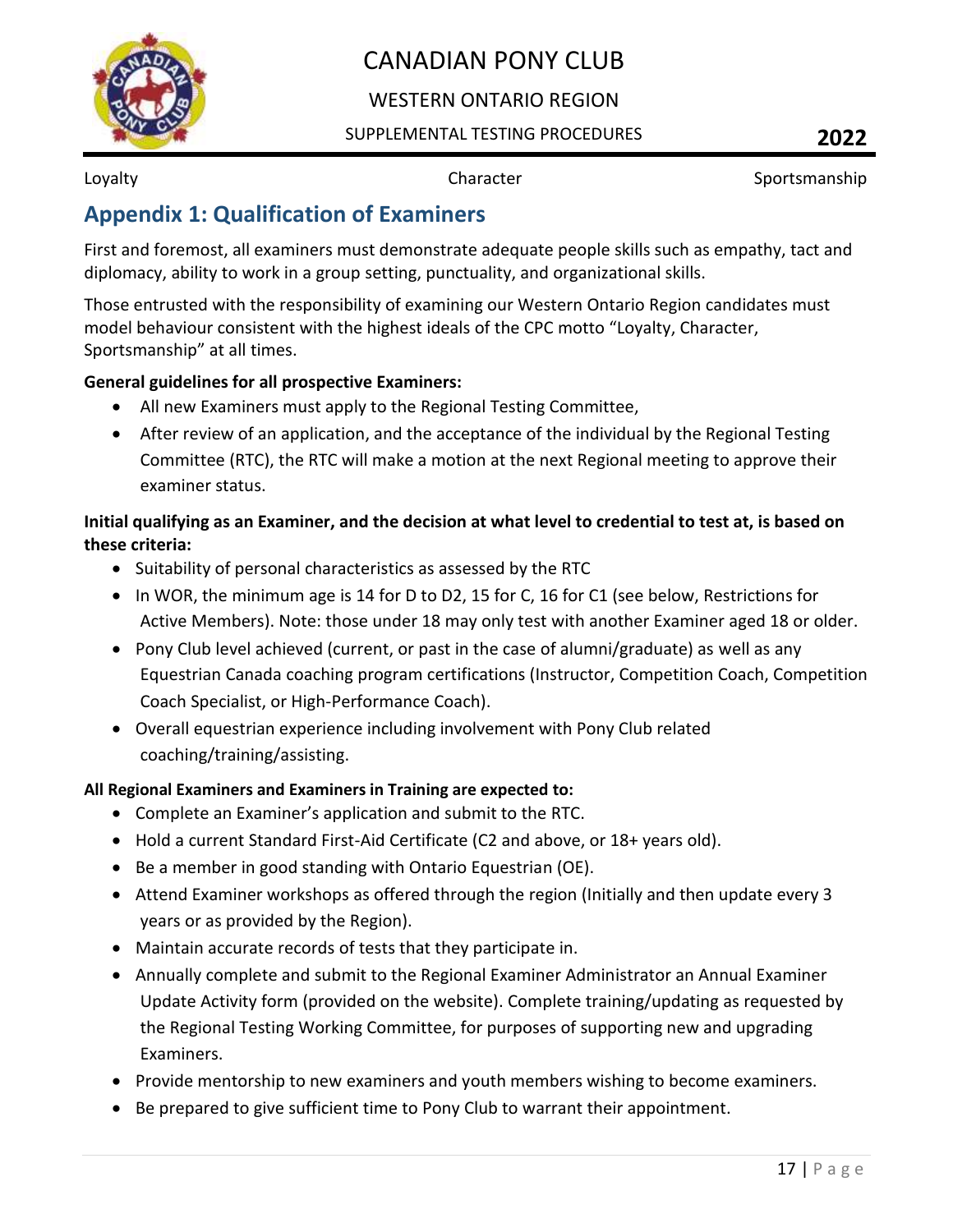

## WESTERN ONTARIO REGION

### SUPPLEMENTAL TESTING PROCEDURES **2022**

Loyalty **Sportsmanship** Character **Character** Sportsmanship

• Read and be familiar with *Duties of Examiners* as outlined in the current CPC\_CD\_Testing Procedures. Part 1, General Information, Section III.

### **Notes for Active Members who are or would like to be an Examiner:**

- Assisting at Evaluations is only allowed after being accepted through a Regional vote and attending an Examiner's Clinic, and being listed on the Regional Examiners' list. An application must be made as per the previous section by contacting the RTC.
- Members must be at least one full test level above that in which they are testing (i.e., C may test D, C1 may test to D1, etc.).
- Members may assist at examinations one level higher than they are qualified to examine, as part of training pathway and in order to progress to examining at higher levels. As such, D2 Active Members may apply for Examiner status, attend an Examiner's Clinic and assist ONLY at D level tests until they successfully achieve their full C test level.
- Examiners may conduct tests at the D and D1 level in their own or other Branches (if qualified to examine at that level) *provided that they do not provide instruction to the candidates being tested*. D2 and higher tests (if qualified) may only be done for other Branches.
- **As per previous section, Examiners must be at least 18 years old in order to run a D or D1 (including MLFT) test on their own.**

**Any Examiner may be assigned the Senior Examiner role as long as they are 18 years of age or older.**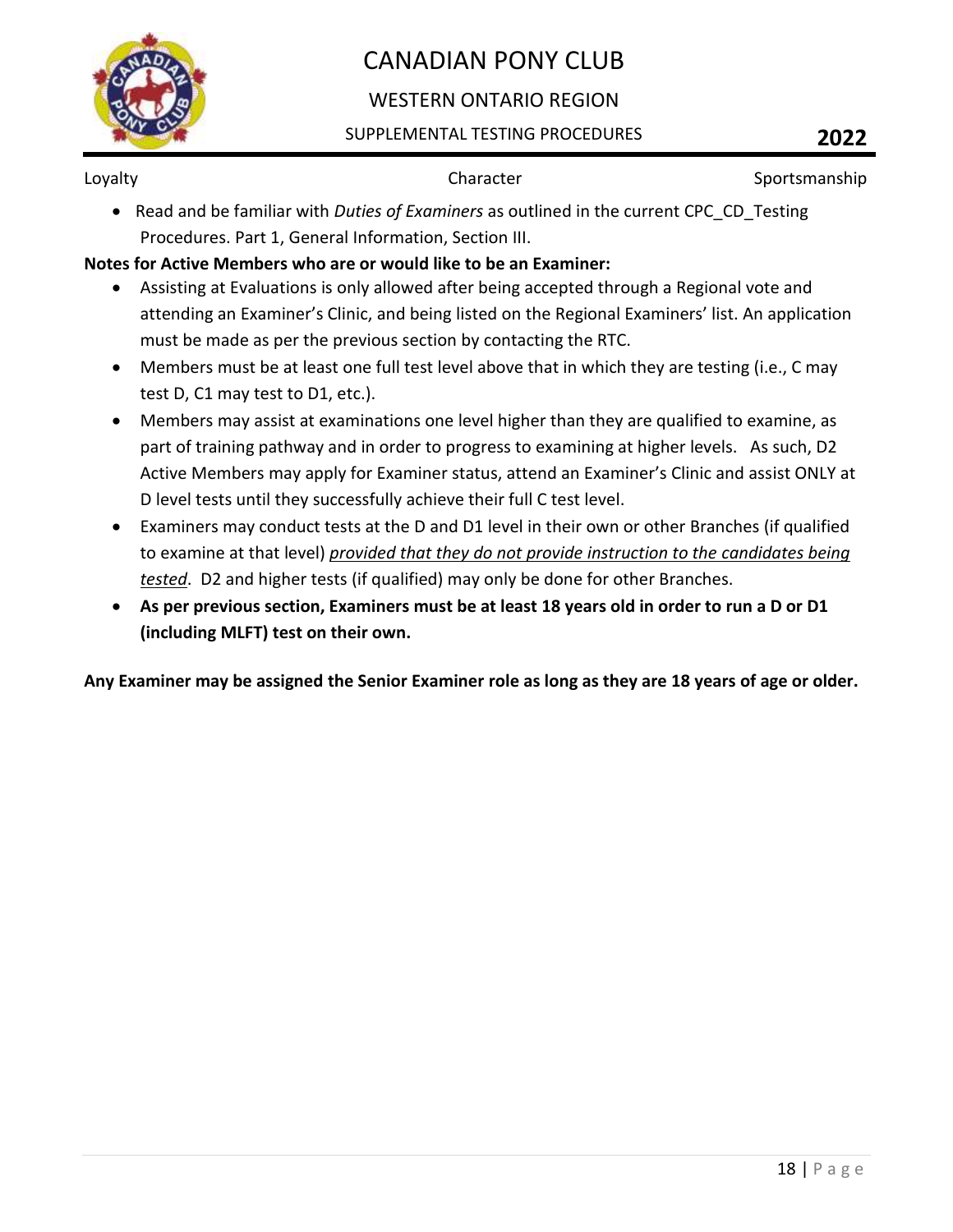

### WESTERN ONTARIO REGION

### SUPPLEMENTAL TESTING PROCEDURES **2022**

Loyalty **Sportsmanship** Character **Sportsmanship** Character Sportsmanship

# <span id="page-19-0"></span>**Appendix 2: Example Test Result Report Forms**

# <span id="page-19-1"></span>BASIC TEST RESULT REPORT FORM EXAMPLE

This is a simple example for a D level test. Note that there is no Flat Ride Only or Flat Ride and Show Jumping only (FR/SJ) phases as an option at D or D1. These options are only available at D2 levels and above as are noted in the columns. That is why those scores and result columns are left blank.

### TEST RESULT REPORT FORM - D Levels, C - C1 Levels

Date of Test: January 01, 0000



Branch Official (at Test): Ima Tha Testrep

Club Name: Lost in the Woods

Region: Western Ontario

Examiner(s) (please print): Jane Doe (Senior), Susi Smith (Assist)

|                     | DOB    | Branch        |               | Written<br>Test | Phase<br>1 SM | Phase 2<br>Riding<br>(Trad) | Phase FR<br><b>Flat Ride</b><br>(D2/C/C1) | Phase<br>FR/SJ<br>(D2/C/C1) | Results - MS or DNMS  |                         |                            |             |                 |
|---------------------|--------|---------------|---------------|-----------------|---------------|-----------------------------|-------------------------------------------|-----------------------------|-----------------------|-------------------------|----------------------------|-------------|-----------------|
| Candidate           |        |               | Test<br>Level |                 |               |                             |                                           |                             | Ph <sub>1</sub><br>SM | Ph <sub>2</sub><br>Trad | Ph <sub>FR</sub><br>Flat R | Ph<br>FR/SJ | Level<br>Result |
| Abigail Alexander   | 1/1/00 | Guelph        | D             | 84%             | 95%           | 72%                         |                                           |                             | <b>MS</b>             | <b>MS</b>               |                            |             | D               |
| <b>Bethany Bell</b> | 1/1/00 | Lake<br>Huron | D             | 88%             | 76%           | 72%                         |                                           |                             | <b>MS</b>             | MS                      |                            |             | D               |
| Catlyn Crane        | 1/1/00 | Lake<br>Huron | D             | 94%             | 80%           | 80%                         |                                           |                             | <b>MS</b>             | <b>MS</b>               |                            |             | D               |
|                     |        |               |               |                 |               |                             |                                           |                             |                       |                         |                            |             |                 |
|                     |        |               |               |                 |               |                             |                                           |                             |                       |                         |                            |             |                 |
|                     |        |               |               |                 |               |                             |                                           |                             |                       |                         |                            |             |                 |
|                     |        |               |               |                 |               |                             |                                           |                             |                       |                         |                            |             |                 |

Please use a separate sheet for each test level. Print the Examiner's names. The Examiners receive credit on the Tester's list for each test.

Results are NOT valid until reported to the Region. Immediately following the test, submit this completed form along with the Senior Examiner's Evaluation Report and the Test Rep's Evaluation Report to your Regional Test Chair and Membership Chair.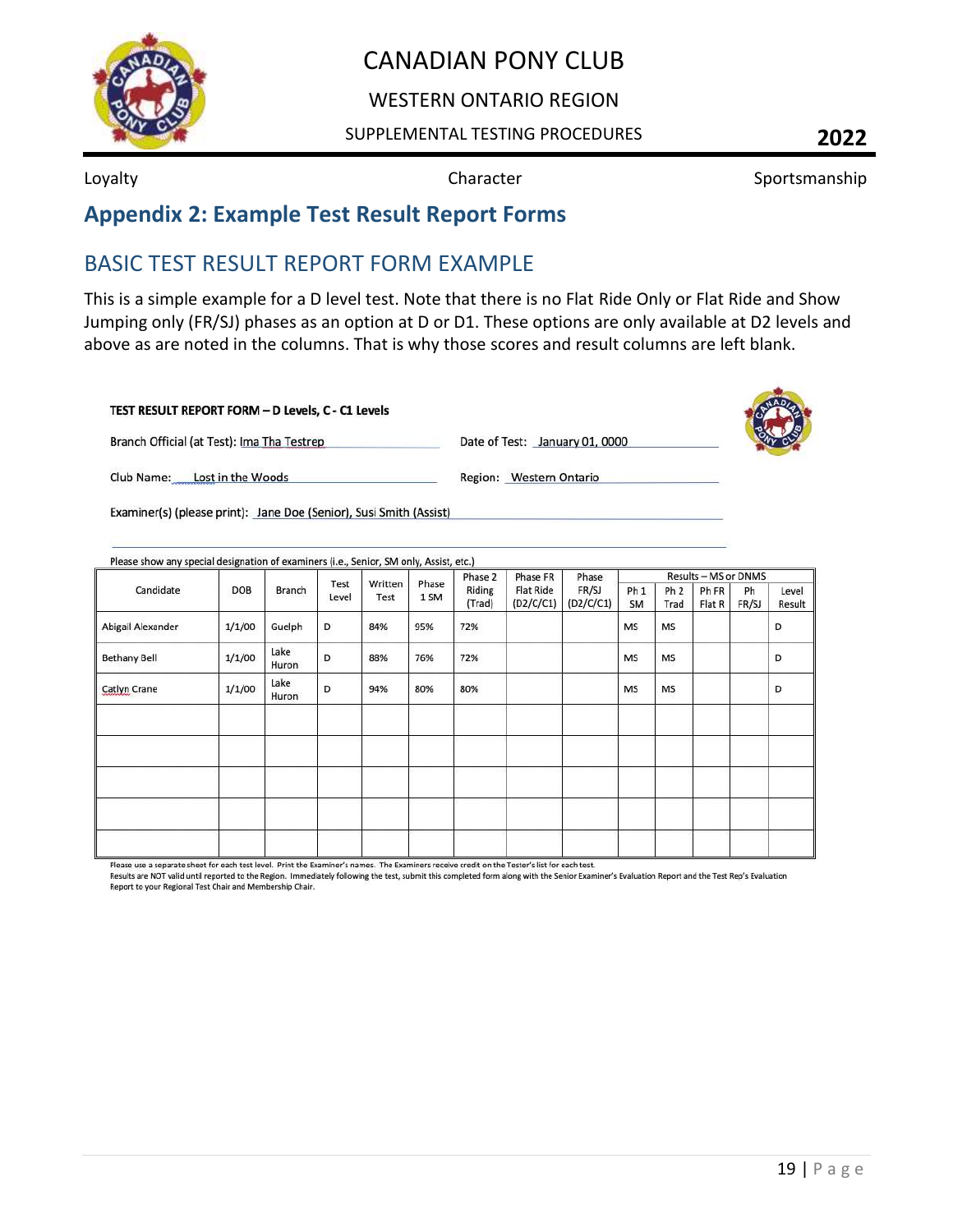

## WESTERN ONTARIO REGION

### SUPPLEMENTAL TESTING PROCEDURES **2022**

Loyalty **Sportsmanship** Character **Sportsmanship** Character Sportsmanship

# <span id="page-20-0"></span>MULTIPLE LEVEL FIRST TEST EXAMPLE

All candidates in this example are new members having never been tested, have prior riding and equine experience, and meet age requirements for testing. We have David challenging D2 (traditional (Trad) stream, involving flat, stadium and XC phases), Elizabeth challenging D2 in the Flat ride and Show Jumping only stream (no XC), and Fran challenging C in the Flat ride only stream. The percentage marks for *all* of their required written tests are recorded in the Written Test column. The percentage marks for their practical phases are recorded in the appropriate columns: David in SM and Phase 2 Riding (Trad), Elizabeth in SM and Phase FR/SJ, and Fran in SM and Phase FR. Their results, MS (Meets Standard) or DNMS (Did Not Meet Standard) are likewise recorded in the appropriate columns only. Finally, their earned test level is recorded in the final column "Level Result." In this example, David achieved his D2, Elizabeth her D2 in the Flat Ride and Show Jumping stream (recorded as D2-FR/SJ), and Fran her C in the Flat Ride stream (recorded as C-FR). \*Note that Fran's is on a separate form as she is a 'C' level whereas David and Elizabeth are 'D' levels.

### TEST RESULT REPORT FORM - D Levels, C - C1 Levels

Branch Official (at Test): Ima Tha Testrep

Date of Test: January 01, 0000

Club Name: Lost in the Woods

Region: Western Ontario

Examiner(s) (please print): Jane Doe (Senior), James Smith, Millie Jones, Susi Que (Assist)

|                         |        |                  |                  |                 |               | Phase 2          | Phase FR                      | Phase              | Results - MS or DNMS  |                         |                 |             |                           |
|-------------------------|--------|------------------|------------------|-----------------|---------------|------------------|-------------------------------|--------------------|-----------------------|-------------------------|-----------------|-------------|---------------------------|
| Candidate               | DOB    | Branch           | Test<br>Level    | Written<br>Test | Phase<br>1 SM | Riding<br>(Trad) | <b>Flat Ride</b><br>(D2/C/C1) | FR/SJ<br>(D2/C/C1) | Ph <sub>1</sub><br>SM | Ph <sub>2</sub><br>Trad | Ph FR<br>Flat R | Ph<br>FR/SJ | Level<br>Result           |
| David Dane              | 1/1/00 | Oxford           | MLD <sub>2</sub> | 100/94/82       | 88%           | 70%              |                               |                    | MS                    | MS                      |                 |             | D <sub>2</sub>            |
| <b>Elizabeth Eccles</b> | 1/1/00 | Thames<br>Valley | MLD <sub>2</sub> | 90/80/81        | 80%           |                  |                               | 90%                | MS                    |                         |                 | MF          | D <sub>2</sub> -<br>FR/SJ |
|                         |        |                  |                  |                 |               |                  |                               |                    |                       |                         |                 |             |                           |
|                         |        |                  |                  |                 |               |                  |                               |                    |                       |                         |                 |             |                           |
|                         |        |                  |                  |                 |               |                  |                               |                    |                       |                         |                 |             |                           |
|                         |        |                  |                  |                 |               |                  |                               |                    |                       |                         |                 |             |                           |
|                         |        |                  |                  |                 |               |                  |                               |                    |                       |                         |                 |             |                           |
|                         |        |                  |                  |                 |               |                  |                               |                    |                       |                         |                 |             |                           |
|                         |        |                  |                  |                 |               |                  |                               |                    |                       |                         |                 |             |                           |

Please use a separate sheet for each test level. Print the Examiner's names. The Examiners receive credit on the Tester's list for each test.

Results are NOT valid until reported to the Region. Immediately following the test, submit this completed form along with the Senior Examiner's Evaluation Report and the Test Rep's Evaluation Report to your Regional Test Chair and Membership Chair.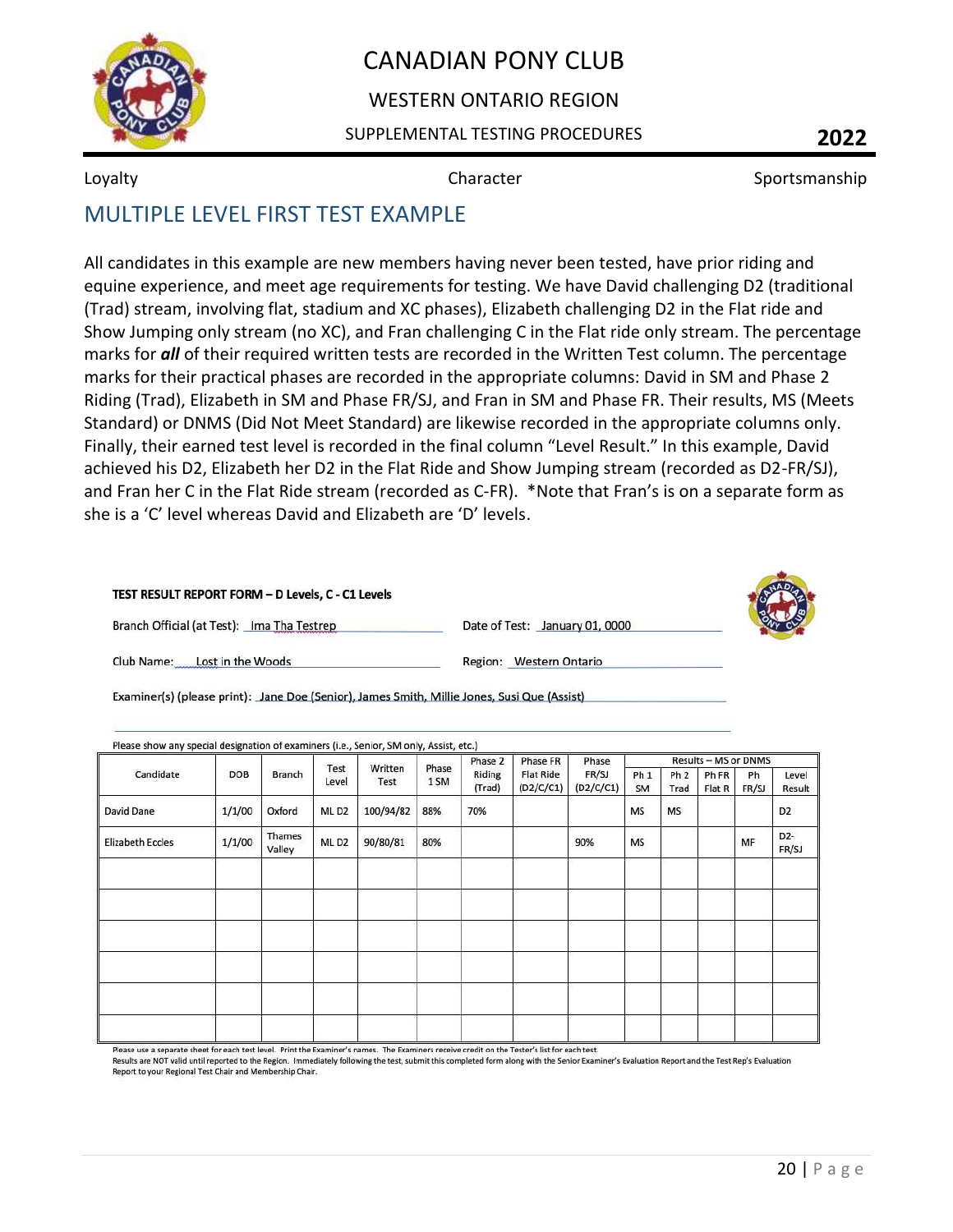

## WESTERN ONTARIO REGION

### SUPPLEMENTAL TESTING PROCEDURES **2022**

Loyalty **Sportsmanship** Character **Sportsmanship** Character Sportsmanship

### TEST RESULT REPORT FORM - D Levels, C - C1 Levels

Branch Official (at Test): Ima Tha Testrep

Date of Test: January 01, 0000

Region: Western Ontario



Club Name: Lost in the Woods

Examiner(s) (please print): Jane Doe (Senior), James Smith, Millie Jones, Susi Que (Assist)

|                  |        | <b>Branch</b> | Test<br>Level | Written<br>Test | Phase<br>1 SM | Phase 2<br>Riding<br>(Trad) | Phase FR<br><b>Flat Ride</b><br>(D2/C/C1) | Phase              | Results - MS or DNMS  |                         |                 |             |                 |
|------------------|--------|---------------|---------------|-----------------|---------------|-----------------------------|-------------------------------------------|--------------------|-----------------------|-------------------------|-----------------|-------------|-----------------|
| Candidate        | DOB    |               |               |                 |               |                             |                                           | FR/SJ<br>(D2/C/C1) | Ph <sub>1</sub><br>SM | Ph <sub>2</sub><br>Trad | Ph FR<br>Flat R | Ph<br>FR/SJ | Level<br>Result |
| Fran Finklestein | 1/1/00 | Westover      | ML C          | 98/94/95        | 90%           |                             | 82%                                       |                    | <b>MS</b>             |                         | <b>MS</b>       |             | $C-FR$          |
|                  |        |               |               |                 |               |                             |                                           |                    |                       |                         |                 |             |                 |
|                  |        |               |               |                 |               |                             |                                           |                    |                       |                         |                 |             |                 |
|                  |        |               |               |                 |               |                             |                                           |                    |                       |                         |                 |             |                 |
|                  |        |               |               |                 |               |                             |                                           |                    |                       |                         |                 |             |                 |
|                  |        |               |               |                 |               |                             |                                           |                    |                       |                         |                 |             |                 |
|                  |        |               |               |                 |               |                             |                                           |                    |                       |                         |                 |             |                 |
|                  |        |               |               |                 |               |                             |                                           |                    |                       |                         |                 |             |                 |

Please use a separate sheet for each test level. Print the Examiner's names. The Examiners receive credit on the Tester's list for each test.

Results are NOT valid until reported to the Region. Immediately following the test, submit this completed form along with the Senior Examiner's Evaluation Report and the Test Rep's Evaluation<br>Report to your Regional Test C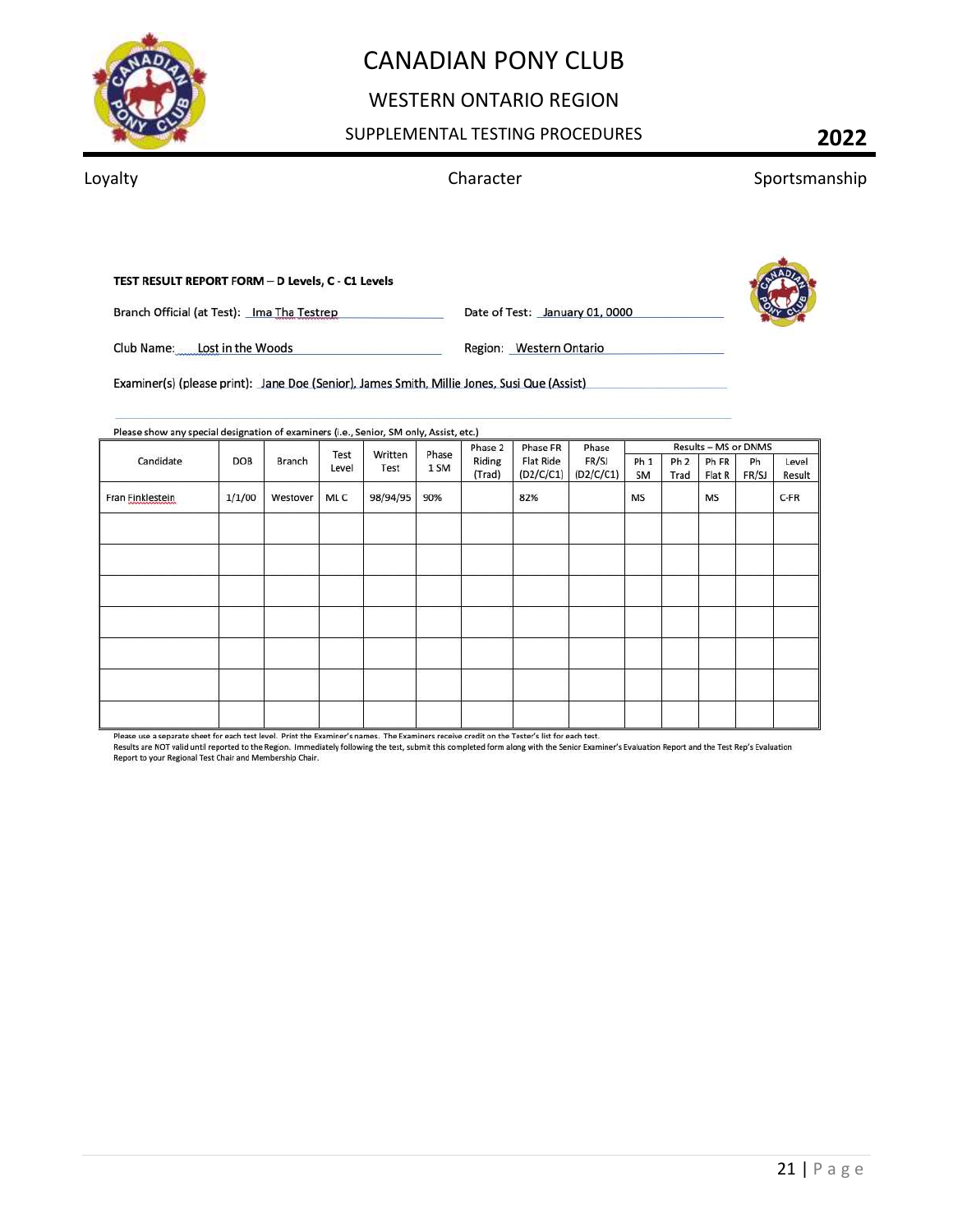

## WESTERN ONTARIO REGION

### SUPPLEMENTAL TESTING PROCEDURES **2022**

Loyalty **Character Character** Sportsmanship

# <span id="page-22-0"></span>C AND C1 TEST REPORT FORM EXAMPLE

In this example, we have Grace attempting her traditional C, Harry his C1 Flat Ride and Show Jump stream (no XC), Ingrid her traditional C1 and Janet her C1 in the Flat Ride stream. Stable Management marks are recorded in the column Phase 1 SM for all candidates. Percentage marks are recorded in the Phase 2 Riding (Trad) column for Grace and Ingrid. A percentage mark is recorded in the Phase FR/SJ column for Harry only. A percentage mark is recorded in the Phase FR column for Janet only.

| TEST RESULT REPORT FORM - D Levels, C - C1 Levels |                                    |  |
|---------------------------------------------------|------------------------------------|--|
| Branch Official (at Test): Ima the Testrep        | Date of Test: May 30, 2020         |  |
| Club Name:<br>ClippityCloppotyBoo (CCB)           | <b>Westsern Ontario</b><br>Region: |  |

Examiner(s) (please print): Sarah Singh (Senior), Theresa Toonie, Ursula Underhill, Amy Member (Assist)

|                     | DOB    |            |               | Written<br>Test | Phase<br>1 SM | Phase 2<br>Riding<br>(Trad) | Phase FR<br><b>Flat Ride</b><br>(D2/C/C1) | Phase<br>FR/SJ<br>(D2/C/C1) | Results - MS or DNMS         |                         |                 |             |                 |
|---------------------|--------|------------|---------------|-----------------|---------------|-----------------------------|-------------------------------------------|-----------------------------|------------------------------|-------------------------|-----------------|-------------|-----------------|
| Candidate           |        | Branch     | Test<br>Level |                 |               |                             |                                           |                             | Ph <sub>1</sub><br><b>SM</b> | Ph <sub>2</sub><br>Trad | Ph FR<br>Flat R | Ph<br>FR/SJ | Level<br>Result |
| <b>Grace George</b> | 1/1/00 | London     | c             | 88%             | 90%           | 61%                         |                                           |                             | <b>MS</b>                    | <b>DNMS</b>             |                 |             | C-SM            |
| Harry Henderson     | 1/1/00 | London     | C1            | 85%             | 86%           |                             |                                           | 80%                         | <b>MS</b>                    |                         |                 | <b>MS</b>   | $C1-$<br>FR/SJ  |
| Ingrid Ives         | 1/1/00 | <b>CCB</b> | C1            | 94%             | 78%           | 72%                         |                                           |                             | <b>MS</b>                    | <b>MS</b>               |                 |             | C1              |
| Janet Jones         | 1/1/00 | CCB        | C1            | 80%             | 74%           |                             | 58%                                       |                             | <b>MS</b>                    |                         | <b>DNMS</b>     |             | $C1-SM$         |

Please use a separate sheet for each test level. Print the Examiner's names. The Examiners receive credit on the Tester's list for each test. Results are NOT valid until reported to the Region. Immediately following the test, submit this completed form along with the Senior Examiner's Evaluation Report and the Test Rep's Evaluation<br>Report to your Regional Test C

Completing the Results section of the form:

- Looking at Grace's marks you will note that her SM mark exceeds 65%, while her Phase 2 Riding mark fell below 65%. Thus, in her Results section, her results are recorded as MS (Meets Standard) under Ph 1 SM and DNMS (Does Not Meet Standard) under Ph 2 Trad.
- Harry exceeded 65% in both his Phase 1 SM and Phase FR/SJ, thus his results are recorded as MS under Ph 1 SM and Ph FR/SJ.
- Ingrid exceeded 65% in both Phase 1 SM and Phase 2 Riding (Trad), so her result is denoted as MS in the columns Ph 1 SM and Ph 2 Trad.
- Janet exceeded of 65% in her Phase 1 SM but not Phase FR Flat Ride, so her result is recorded as MS under Ph 1 SM and DNMS under Ph FR.

In the final column, Level Result, those final results are recorded as follows: Grace C-SM, Harry C1- FR/SJ, Ingrid C1, Janet C1-SM.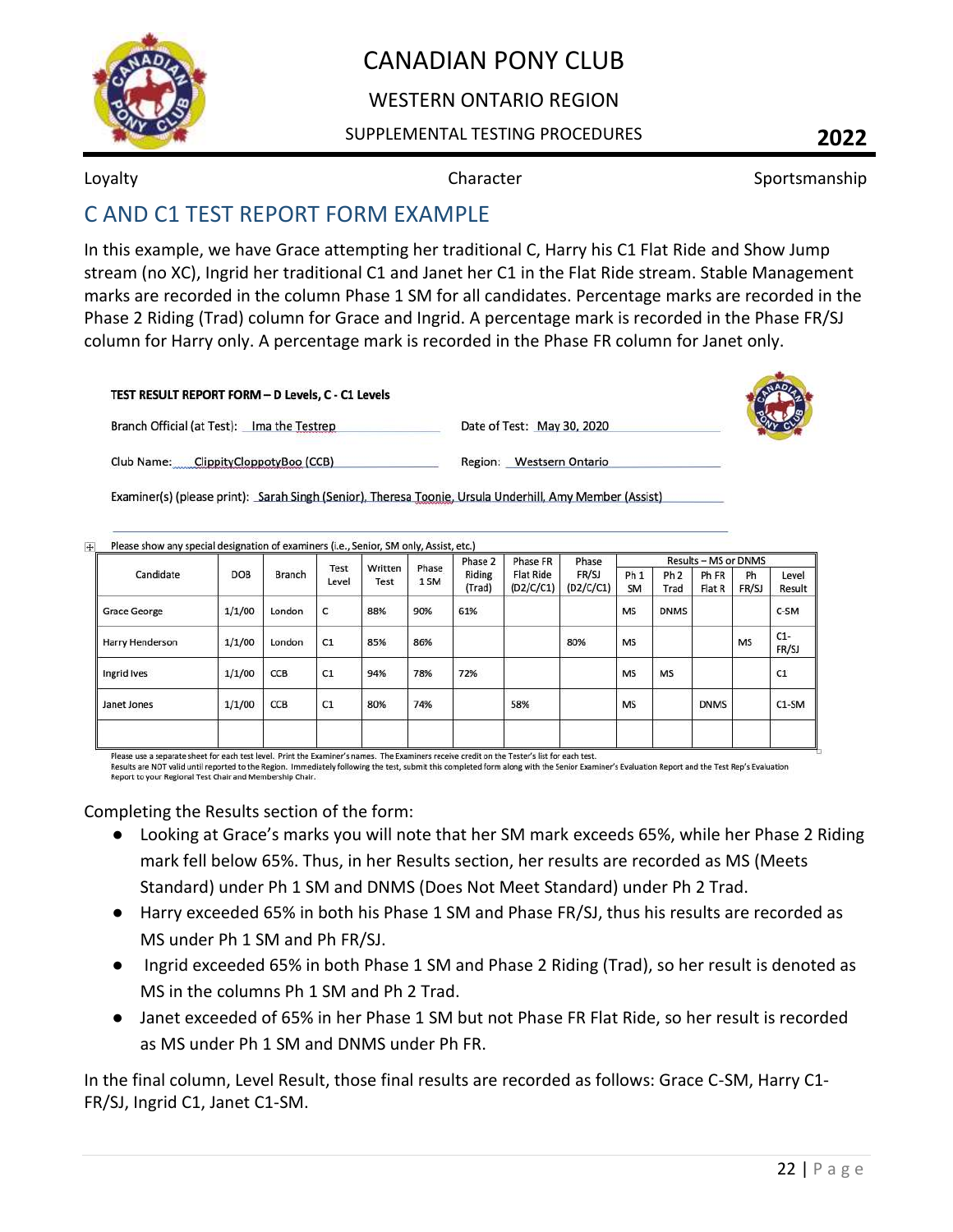

## WESTERN ONTARIO REGION

### SUPPLEMENTAL TESTING PROCEDURES **2022**

Loyalty **Sportsmanship** Character **Character** Sportsmanship

# <span id="page-23-0"></span>**Appendix 3: Examiner Honoraria and How to Pay Examiners**

# <span id="page-23-1"></span>EXAMINER RATES PER LEVEL

| <b>Level</b>   | <b>Examiner Type</b> | <b>Amount</b> | Paid by                                                       |
|----------------|----------------------|---------------|---------------------------------------------------------------|
| D              | Regional             | \$45          | <b>Branch to Examiner</b>                                     |
| D <sub>1</sub> | Regional             | \$50          | <b>Branch to Examiner</b>                                     |
| D <sub>2</sub> | Regional             | \$55          | <b>Branch to Examiner</b>                                     |
| C              | Regional             | \$75          | <b>Branch to Examiner</b>                                     |
| C <sub>1</sub> | Regional             | \$80          | <b>Branch to Examiner</b>                                     |
| C <sub>2</sub> | Regional             | \$100         | <b>Branch to Examiner</b>                                     |
| C2 / B / B2    | <b>National</b>      | \$175/day     | Branch (C2 tests)<br>Region (B & B2 tests) to the<br>Examiner |

### **NOTE: For tests with more than four (4) candidates testing,** *(only under extenuating circumstances to be approved by Regional Junior/Senior Test Chair) add:*

D, D1, D2 test: one additional candidate over the recommended 4, add \$15.00 to your examiner(s) honoraria.

C Test: one additional candidate over the recommended 4, add \$20.00 to each examiners' honoraria. C1 Test: one additional candidate over the recommended 4, add \$25.00 to each examiners' honoraria. C2 Test: one additional candidate over the recommended 4, add \$35.00 to each examiners' honoraria.

### **Multiple Level First Test's (MLFT)**

## **Due to the nature of these tests and the additional time required, the recommended honoraria to the Examiner(s) is as follows:**

D1 \$75.00, D2 \$82.50, C \$112.50, C1 \$120.00, C2 \$150.00 (Regional) | \$175.00 (National)

## **NOTE: the Branch/RC is responsible for covering all costs. You are encouraged to work closely with the Regional Test Chair(s) regarding scheduling of your MLFT.**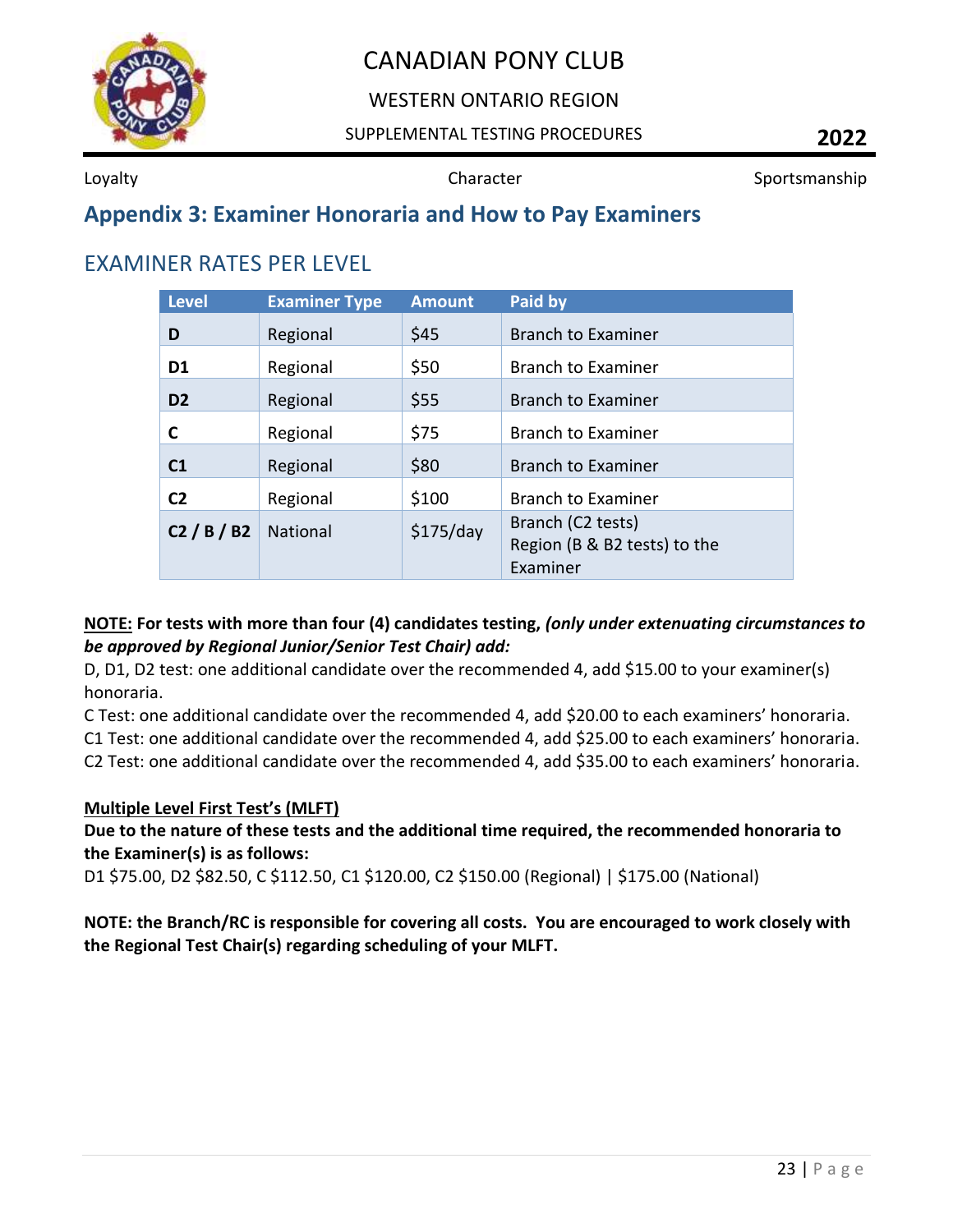

## WESTERN ONTARIO REGION

SUPPLEMENTAL TESTING PROCEDURES **2022**

Loyalty **Sportsmanship** Character **Sportsmanship** 

# <span id="page-24-0"></span>**HOW TO CALCULATE THE HONORARIA TO YOUR EXAMINER(S)**

For each test of up to 4 candidates in each group your examiner honoraria should be no less than indicated in the chart above.

Example 1: A group of four candidates testing to D1, the examiner will be paid \$50 total.

Example 2: You have two tests running with four D candidates, and four C candidates. The examiner(s) will receive \$45 for the D test and \$75 for the C test. Note that these tests will run as separate tests but may be run on the same day (e.g., D's in the morning and C's in the afternoon).

For a single test (up to 4 candidates) involving candidates from 2 adjacent levels (e.g. D2 and C), examiners are paid the full honoraria for the higher level tested plus one half of the honoraria for the lower level.

Example 3: a split group of 1 D2 and 2 C's the honoraria paid to each examiner would be \$75 plus \$27.50 (one half of the honoraria for a D2 test).

As per National recommendations, the RTC recommends that the Senior Examiner, on a panel of examiners, be provided an additional honorarium of \$50 due to the nature of their responsibilities in overseeing the test, assigning, reviewing and overseeing SM questions, supervision and mentoring of assisting examiners, time for developing test schedules, jump courses, etc.

# <span id="page-24-1"></span>IMPORTANT NOTES/REMINDERS

- You should also budget for all other costs in addition to the examiner costs (e.g., venue, photocopying, supplies, food and beverage for examiners and stadium crew, etc.).
- *Remember that WOR initially pays the mileage fee directly to the examiner(s), but mileage fees are billed back to the Branches at the end of the year.* Even if you are using an examiner local to your Branch, you still should budget for mileage.
- Ensure the cost of mileage is taken into consideration when planning the test as the mileage fees can be quite hefty.
- Riding Centres, due to their commercial nature, are excluded from Regional mileage cost sharing. This means that Riding Centres must include the examiner(s) mileage costs upfront in their testing budget and fees.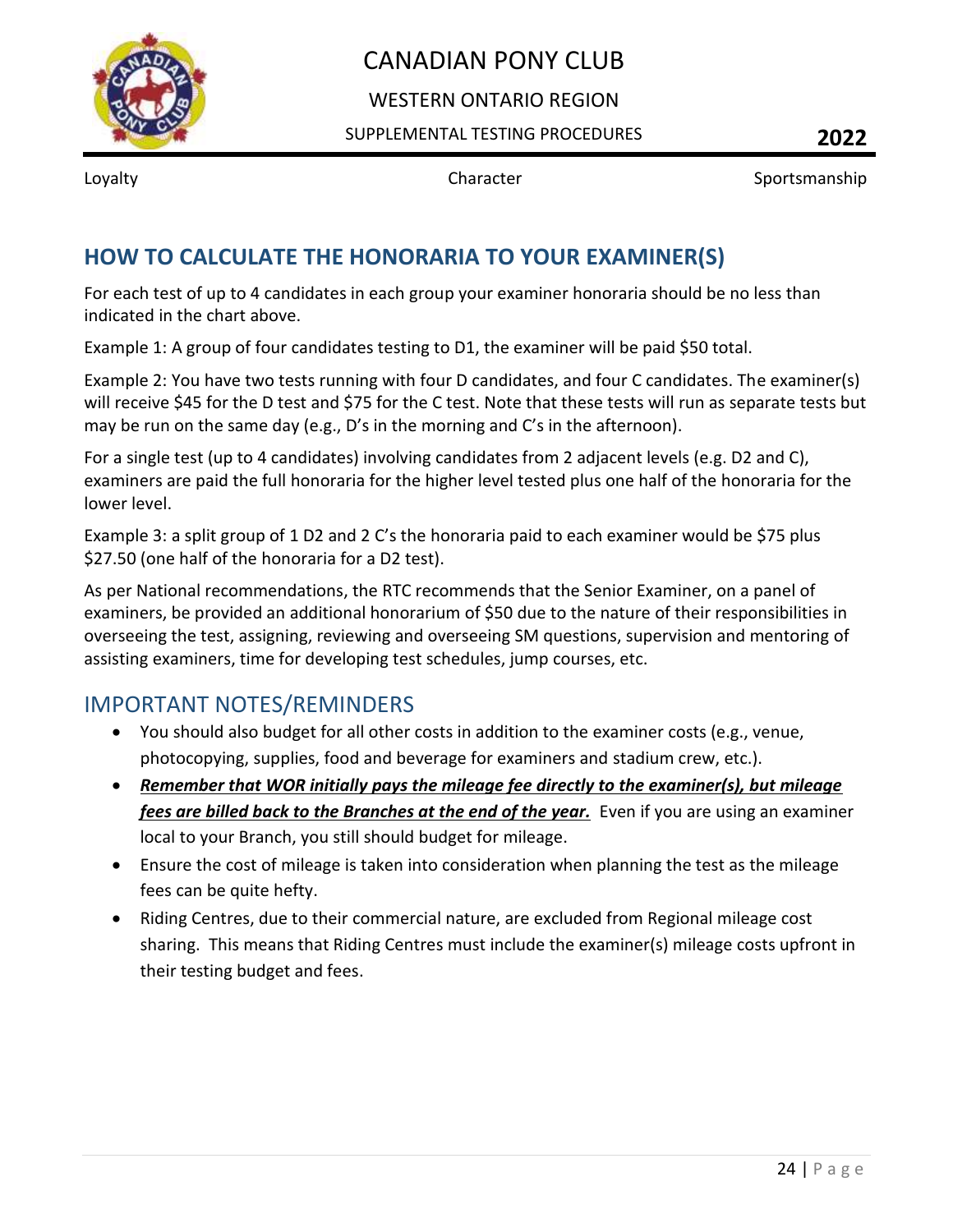

## WESTERN ONTARIO REGION

SUPPLEMENTAL TESTING PROCEDURES **2022**

Loyalty **Sportsmanship** Character **Character** Sportsmanship

# <span id="page-25-0"></span>**Appendix 4: Frequently Asked Questions Regarding Testing**

### *Q1: Who has final say over and final responsibility for what happens during the course of any given test?*

A1: The Senior Examiner has control over the execution of the test and the determination of the final marks. The Branch Test Representative or designated Branch/RC official running the test has responsibility for securing adequate test facilities, helpers, equipment and supplies for the examiner(s), and for recording and reporting results to the Regional Test Chair and Regional Membership Chair. For Regional tests, the Regional Senior Test Chair or his or her designate has responsibility for arranging suitable test facilities, equipment, volunteers and supplies for the examiners, and for recording and reporting the results to the Regional Membership Chair and the National Test Chair.

### *Q2: What is a Senior Examiner?*

A2: The Senior Examiner is appointed by the test organizer and accepts the added responsibilities that go along with that position. The Senior Examiner sets the schedule for the test day, previews the questions and areas of responsibility of each of the participating examiners, supervises assisting examiners, modifies or cancels test activities due to footing or safety concerns as needed, may request a candidate to retire from the test for safety or unsoundness (or other reasons), and handles other responsibilities that relate to the testing process.

### *Q3: If the Senior Examiner does all of that, then what am I, the Test Rep, responsible for?*

A3: Good question! The Test Rep who is the organizer of a test is responsible for all the physical arrangements for the day of the test. On the day of the test, the organizing Test Rep sees that the Examiners have everything they need for the test to progress smoothly (paperwork, food, beverages, ring crew/volunteers, privacy when needed, etc.). They oversee that test fees are collected, and agreed upon payments are made to Examiners and host venue, and they ensure that the candidates know where to show up and that they arrive on time. The Test Rep carefully observes the entire test. The Test Rep serves as liaison (and buffer when necessary) between parents/observers and Examiners, and advocates for their candidate(s) as needed.

## *Q4: I'm a new Test Rep. How do I set up a test for my members?*

A4: Read and follow the instructions laid out in Section 4: Recommended Procedure for Organizing Branch/RC Tests (pages 7-10) in this manual. Call on the Regional Junior or Senior Test Chair for advice, support, and to answer your questions.

## *Q5: I can't find examiners for the date my candidates and my venue are available. What do I do?*

A5: If you run into problems finding examiners for a test, contact the Regional Junior or Senior Test Chair for help immediately.

## *Q6: What if one of my candidates is not satisfied with the outcome of the test? What steps can be taken to correct a perceived error or irregularity that happened during a test?*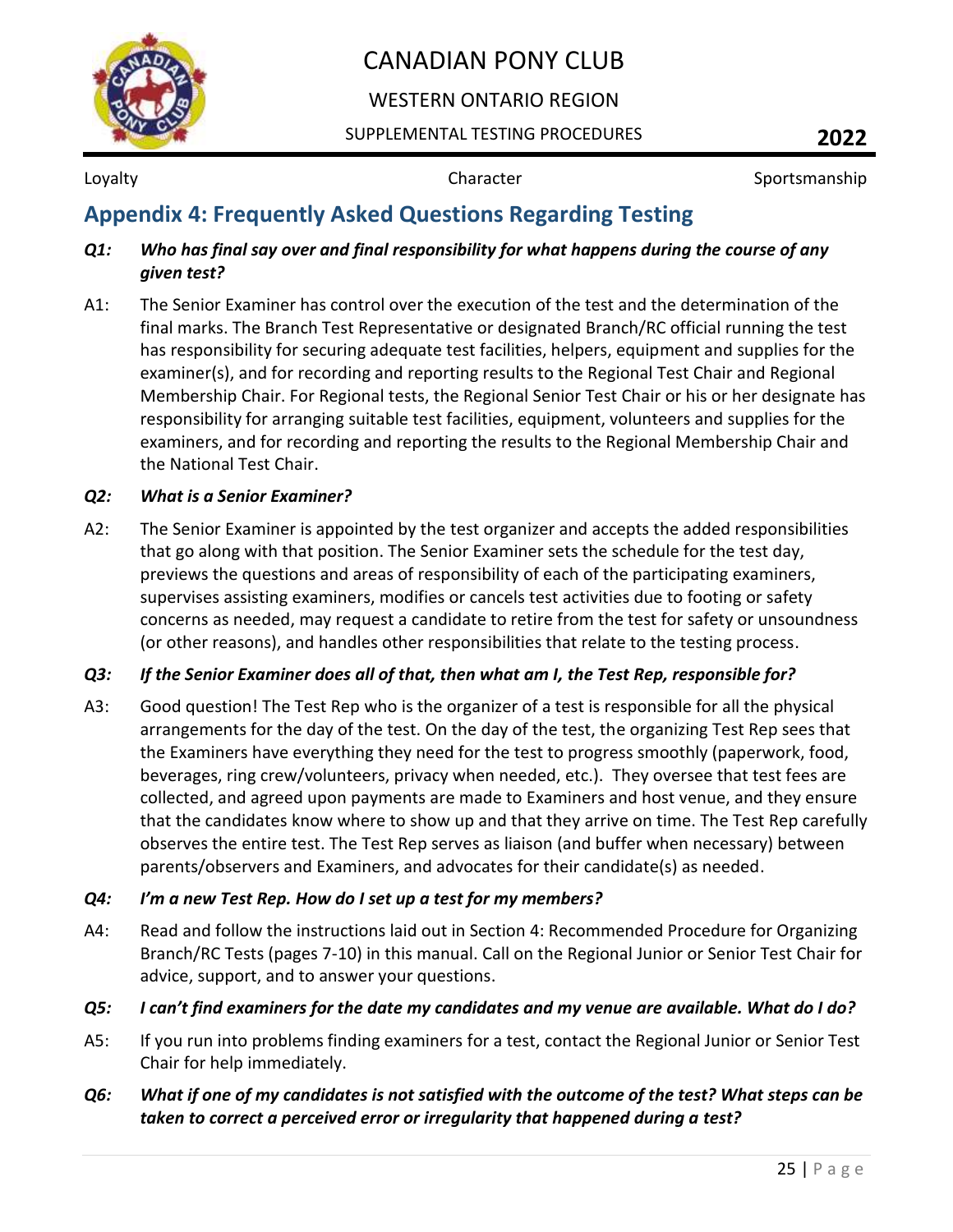

## WESTERN ONTARIO REGION

### SUPPLEMENTAL TESTING PROCEDURES **2022**

Loyalty **Sportsmanship** Character **Character** Sportsmanship

A6: There is a system in place for candidates to appeal the conduct or outcome of a test. See Appendix 3 Appeal Process. It is important to read and follow the procedure carefully and observe all deadlines.

### *Q7: Who is authorized to organize/run a Branch or Riding Centre test?*

A7: The Branch Testing Representative, the DC or the ADC, or in the case of a Riding Centre, the RC Administrator.

### *Q8: I'm a candidate. What do I do if I do not meet standard on my riding or stable management test?*

A8: As hard as it may be at that moment, the best thing for you to do is to stay focused and listen carefully to the feed-back the examiners give you after your test. Take notes if you can. A very important part of the examiners' job is to give each candidate detailed feed-back on what they need to correct, improve or change before they re-take the test or undertake their next level. The examiners may also give you a suggested realistic time frame for you to work on the development of your skills before retaking the test. The examiners are there to help each candidate improve their riding and stable management skills. They WANT you to be successful. All examiners keep their notes from a test for at least 2 weeks to allow candidates the time to reflect on their test and the feed-back they received and ask follow-up questions by email if they wish to.

By the way, some candidates are dismayed to hear what they feel to be "negative feed-back" from the examiner(s) after meeting standard (i.e., passing) on a given test. Please understand that the examiners are trained and instructed that they have not done their jobs adequately unless they have given each candidate material and areas to work on to improve your skills and move forward to the next level of testing. They are committed to seeing each candidate develop and progress to the best of their ability.

It is a little known and appreciated fact that, in general, candidates who persist in their testing efforts, despite the occasional emotional setback of not meeting standard on a phase or test, most often progress farther and faster in their riding and horsemastership skills than most of their peers who choose not to pursue further testing. Something to keep in mind through this challenging but highly rewarding process

### *Q9: I'm a candidate and my mount picked up a stone and went lame during my test and the examiner asked me to retire from the test. Does that mean I failed my test?*

A9: No, it does not mean you failed to meet standard on that test. That is a very good question because most people do not understand the National Procedures on this point.

When a horse or pony becomes unsound and the candidate is no longer able to continue the test in the best interest of their mount, that candidate is to receive a mark of 0 (zero) on that element of the riding test and also on every SUBSEQUENT element of the riding test. Any candidate receiving a mark of 0 (zero) on any element of a practical test (up to and including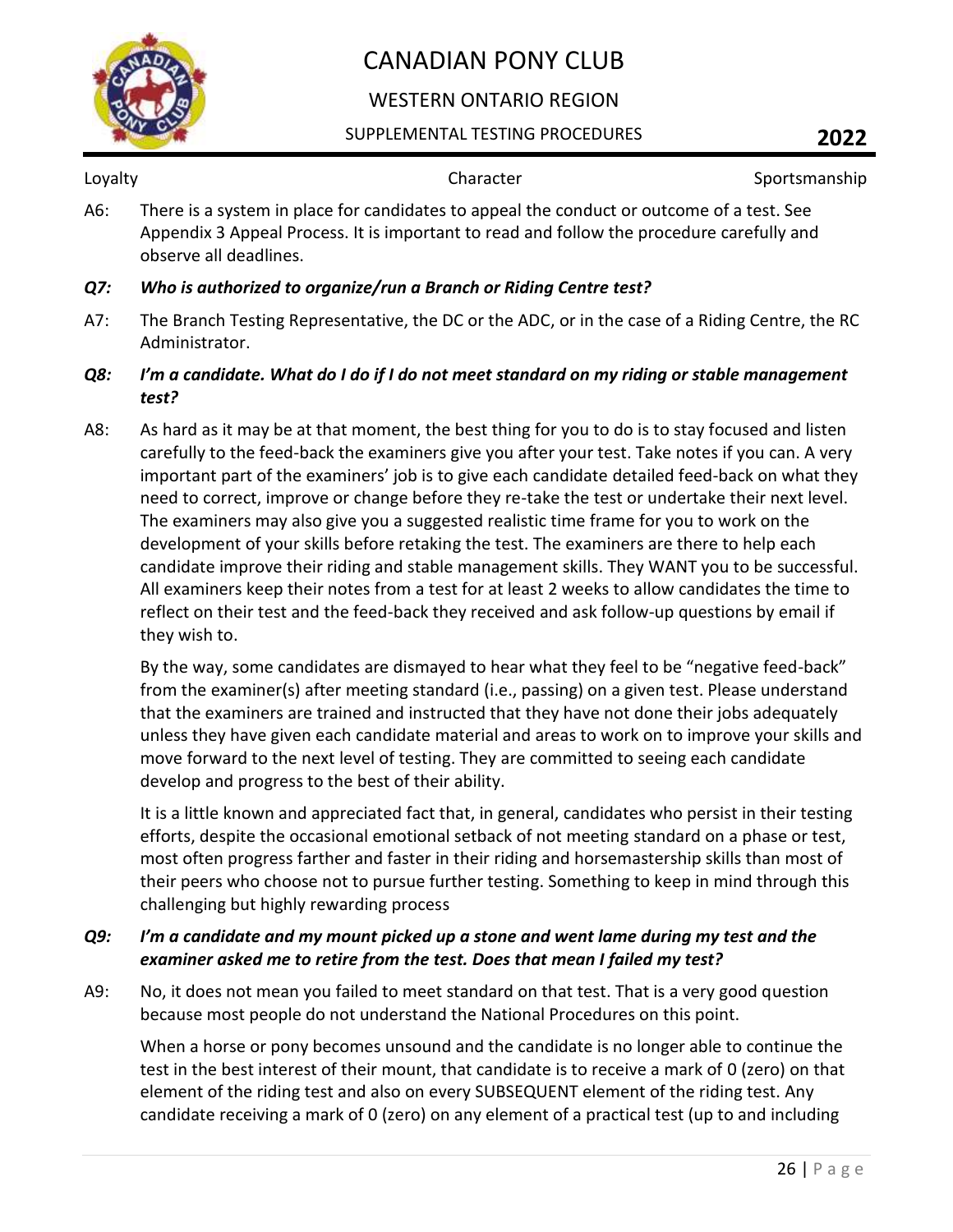

## WESTERN ONTARIO REGION

### SUPPLEMENTAL TESTING PROCEDURES **2022**

Loyalty **Sportsmanship** Character **Character** Sportsmanship

C2) will receive an INCOMPLETE. This phase may be taken at the next opportunity, if applied for, and the test fee is paid (refer to current testing procedures documents).

In practical terms, what this means is that if, for example, you have completed your flat ride and your stadium phase and your pony went lame going out to the cross country course, you would receive the marks you earned as awarded by the examiners for the two phases you completed and marks of 0 (Not Attempted) for the elements you could not attempt because of the welfare of your pony. This produces a result of "incomplete" for this test. You and your Test Rep and Branch/RC leadership are to make every effort to get you included in an upcoming test (when your mount is fully recovered and sound, or on a different mount that you have experience riding) to complete the phase(s) of the riding test in which you were awarded marks of 0. It is not necessary to complete the incomplete phases of the test with the same examiners who marked the earlier test. While you are expected to pay for the subsequent test, and you must submit a Test Application Form to the organizer of the subsequent test describing the circumstances of the incomplete test so that the examiners know what the situation was. You are allowed to pick up the phase where you left off when your mount became unsound. The marks from the completed phase(s) taken earlier and the phase(s) completed at the later date together determine whether you meet standard on that test.

At the candidate's discretion, he or she may choose to re-ride all phases of the test rather than only the phases in which he/she received marks of 0. In that case, the test would be marked as if the earlier incomplete test did not exist.

### *NOTE: Any unsoundness resulting in an incomplete test MUST be apparent and documented by the Senior Examiner at the original test. The candidate may only retire at the request of the Senior Examiner, not at their own initiative.*

And, no, unfortunately, no refunds will be issued for incomplete tests.

*At the discretion of the Senior Examiner,* if the examiners were able to see the required skill demonstrated prior to the onset of the unsoundness, they may choose to mark that element of the phase in question. However, the entire phase will need to be re-evaluated/re-taken

### *Q10: I am an Active Member. How do I become an Examiner? Why should I consider becoming one?*

A10: If you are 14 years old and have earned at least your D2 test level, contact your Branch Test Rep and the Regional Test Chair (preferably by email) and let them know of your interest. They will respond with the application process and initial training requirements.

Without up-and-coming Examiners, future Pony Club members will not be able to receive the testing opportunities you have received. Becoming an Examiner is a very valuable way of giving back to Pony Club and to your community.

In addition, testing candidates at the higher levels who are ALSO Junior Examiners tend to perform more confidently when undertaking their own tests. Being an active examiner gives